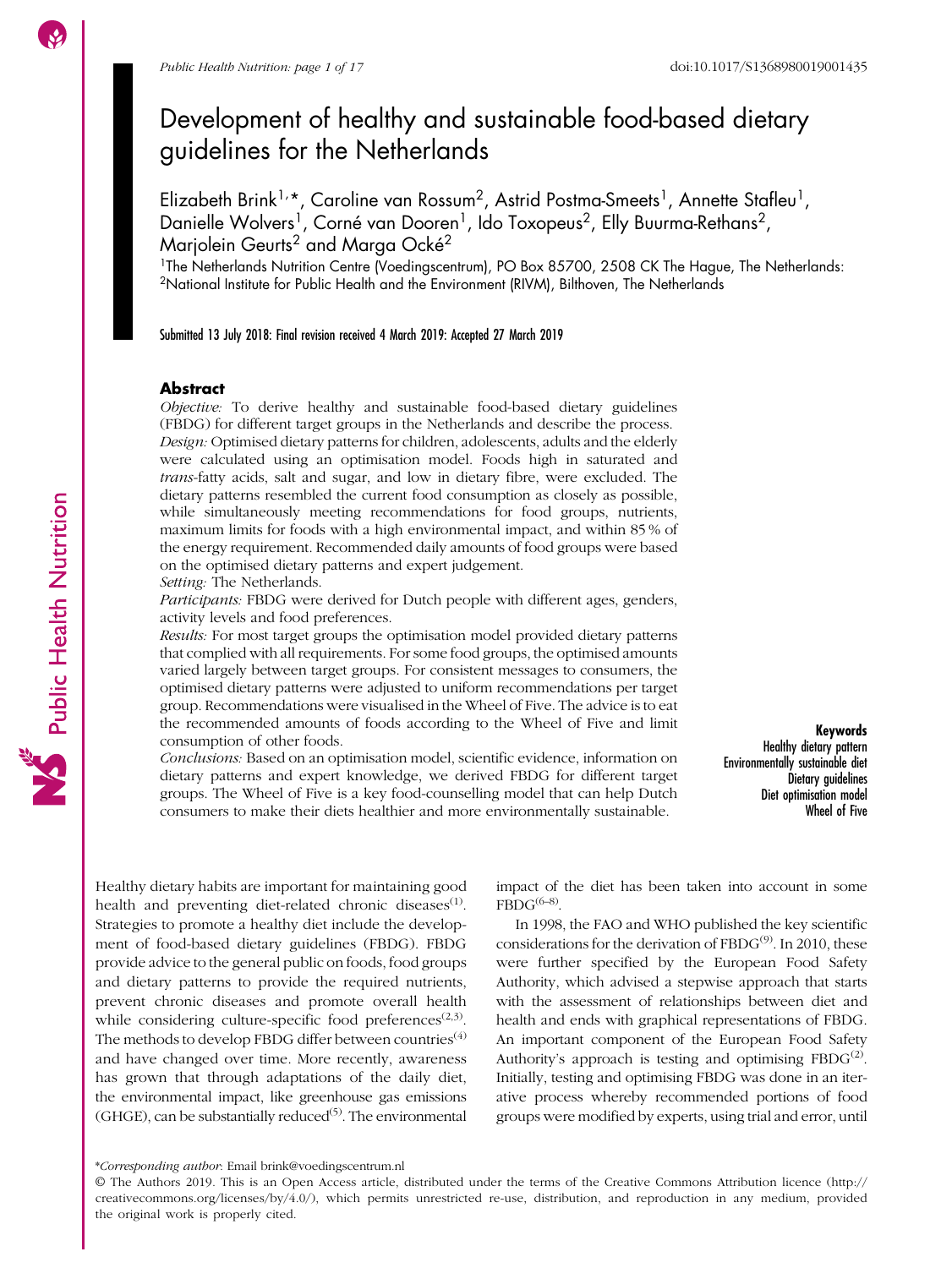

Fig. 1 Overview of the development process for food-based dietary guidelines for the general Dutch population ( $\bullet\bullet$ ), input;  $\bullet$ , calculations;  $\bullet$ , recommendations)

the dietary pattern satisfied the selected constraints<sup> $(10-12)$  $(10-12)$  $(10-12)$  $(10-12)$  $(10-12)$ </sup>. Constraints could be based, among other things, on nutrient recommendations, current food consumption patterns of the relevant population and cultural factors. In recent years, several countries have used computerised diet optimisation models<sup> $(13-15)$  $(13-15)$  $(13-15)$ </sup> to decrease subjective decision making $(16,17)$  $(16,17)$  $(16,17)$ and to improve the fulfilment of the nutrient recommenda- $tions<sup>(15)</sup>$  $tions<sup>(15)</sup>$  $tions<sup>(15)</sup>$ . Diet optimisation is a mathematical approach that determines the optimal diet given a certain objective function and a set of constraints. In the optimal diet, all constraints are simultaneously achieved if the model provides a solution<sup> $(18)$  $(18)$  $(18)$ </sup>. These constraints are usually intake ranges for nutrients, defined by RDA and safe upper intake levels. The objective function for the optimal diet is often minimising adjustments to the average diet of the target population<sup> $(13,15)$  $(13,15)$  $(13,15)$  $(13,15)$  $(13,15)$ </sup> but can also be the lowest environmental impact, price or energetic value $(17,19)$ .

The Health Council of the Netherlands (HCNL) derived dietary guidelines based on twenty-nine systematic reviews that summarised randomised controlled trials, prospective cohort studies on nutrients, foods and dietary patterns, and the risk of the top ten major chronic diseases in the Netherlands. Dietary guidelines were formulated for foods and food patterns that lead to health gains, for those food groups for which there was convincing or plausible evidence<sup>[\(20\)](#page-14-0)</sup>. Therefore, following the guidelines may provide one with dietary patterns lacking energy and sufficient essential nutrients. Moreover, some of the guidelines were rather broad and did not specify quantities, such as 'Eat legumes weekly' and 'Replace refined cereal products with wholegrain products'. In a follow-up process, the Netherlands Nutrition Centre and the National Institute for Public Health and the Environment derived FBDG. In this process, simultaneously the Dutch dietary guide-lines<sup>[\(20\)](#page-14-0)</sup>, the Dietary Reference Values  $(DRV)^{(21)}$  $(DRV)^{(21)}$  $(DRV)^{(21)}$  and

current Dutch consumption patterns<sup> $(22-25)$  $(22-25)$  $(22-25)$ </sup> were taken into account in an optimisation model, and combined with expert judgement.

The aim of the present paper is to describe the process and choices made when deriving the FBDG for the Netherlands and its results: practical recommendations for healthy dietary patterns for different target groups, taking into account aspects of environmental impact of specific foods, visualised in the Wheel of Five.

#### Methods

Figure 1 presents a schematic overview of the development process for the FBDG for the Netherlands. We used a dual approach involving calculations and expert judgement. We used a mathematical approach to calculate an optimised dietary pattern for several subgroups among the population, given a set of constraints and objective functions. Constraints were set for food groups based on health effects as described by  $HCNL^{(20)}$  $HCNL^{(20)}$  $HCNL^{(20)}$ , considerations with respect to environmental impact in accordance with HCNL guidelines<sup> $(20,26)$  $(20,26)$  $(20,26)$  $(20,26)$ </sup> and feasibility based on food consumption  $data^{(22-24)}$  $data^{(22-24)}$  $data^{(22-24)}$  $data^{(22-24)}$  $data^{(22-24)}$ . Minimum and maximum constraints for nutrients and energy were based on the  $DRV^{(21)}$  $DRV^{(21)}$  $DRV^{(21)}$  and tolerable upper intake levels $(27)$ . The optimised dietary pattern was the pattern closest to the current diet (objective func- $\frac{\text{tion}}{22-25}$ . The results of this approach were translated into FBDG, including a visualisation in the form of the Wheel of Five, web applications and educational materials. External experts representing various disciplines in nutrition science were involved throughout the process, starting with an evaluation of the 2011 FBDG for the Netherlands<sup>[\(10\)](#page-14-0)</sup>. Additionally, dietitians and consumer groups were consulted for advice and testing concepts.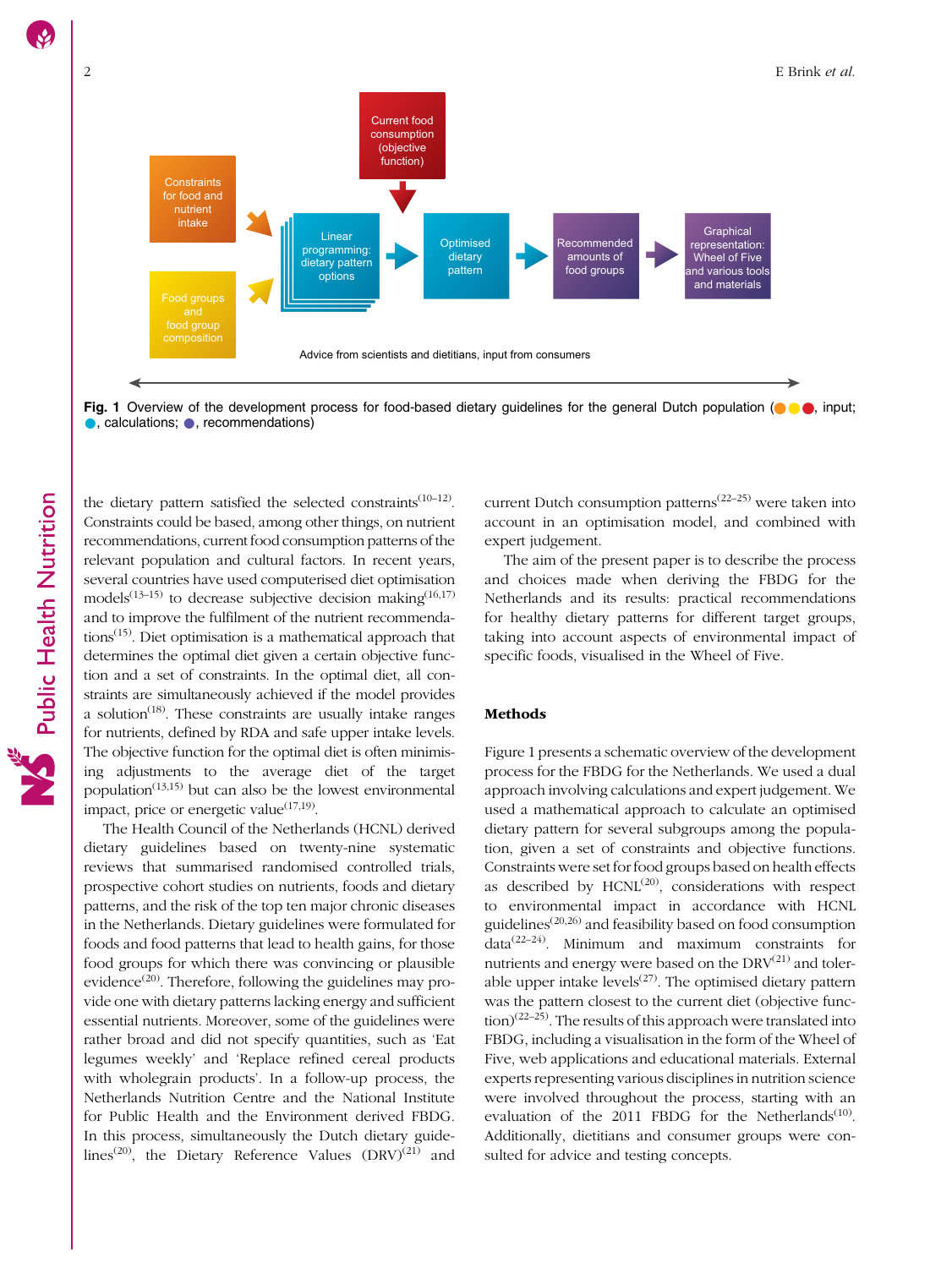<span id="page-2-0"></span>

|                                      |            |     | Nutrients for which criteria were set |                     |   |                                                                     |  |  |
|--------------------------------------|------------|-----|---------------------------------------|---------------------|---|---------------------------------------------------------------------|--|--|
| Food group                           | <b>SFA</b> | TFA | Sodium                                | Additional criteria |   |                                                                     |  |  |
| Vegetables‡                          | x          | x   | x                                     | x                   |   | No drinks                                                           |  |  |
| Fruit‡                               | x          | x   | x                                     | x                   |   | No drinks                                                           |  |  |
| Potatoes‡                            | x          | x   | x                                     | x                   |   |                                                                     |  |  |
| <b>Bread</b>                         | x          | x   | x                                     | x                   | x |                                                                     |  |  |
| Cereal products (no bread)           | x          | x   | x                                     | x                   | x |                                                                     |  |  |
| Legumes‡                             | x          | x   | x                                     | x                   |   |                                                                     |  |  |
| Nuts‡                                | x          | x   | x                                     | x                   |   |                                                                     |  |  |
| White meat and meat replacements     | x          | x   | x                                     | x                   |   | Iron, vitamin $B_{12}$ or thiamin, protein<br>for meat replacements |  |  |
| Red meat                             | x          | x   | x                                     | x                   |   |                                                                     |  |  |
| Milk (products) and milk substitutes | x          | x   | x                                     | x                   |   | Calcium, vitamin $B_{12}$ , protein for milk<br>substitutes         |  |  |
| Cheese and cheese substitutes        | x          | x   | x                                     | x                   |   | Calcium, vitamin $B_{12}$ , protein for<br>cheese substitutes       |  |  |
| Oils, fats and spreads               | x          | x   | x                                     | x                   |   |                                                                     |  |  |
| Non-alcoholic beverages              |            |     |                                       |                     |   | Only water, tea, coffee without sugar<br>are in the Wheel of Five   |  |  |

TFA, trans-fatty acids.

\*Food groups fully placed inside the Wheel of Five: fish, eggs. Fish products should consist of at least 70 % fish.

†Food groups fully placed outside the Wheel of Five: processed meat, cold cuts, alcoholic beverages, ready-to-eat meals, sandwiches, soups, sauces, savoury snacks, sweet snacks, savoury bread spreads, sweet bread spreads, miscellaneous.

‡Subdivision in unprocessed and processed.

# Target population groups for the food-based dietary guidelines

The FBDG for the Netherlands were developed for various subgroups among the population that differ in energy and nutrient requirements or dietary habits. First, optimised dietary patterns and subsequently FBDG were derived by gender for the age groups of 1–3, 4–8, 9–13, 14–18, 19–30, 31–50, 51–69 and ≥70 years. Consecutively, FBDG were derived for pregnant and lactating women, for subgroups with a higher activity level, no meat consumption and more non-Western food choices as used by people with Turkish, Moroccan and Surinamese backgrounds living in the Netherlands<sup>[\(25\)](#page-14-0)</sup>. The FBDG were developed for apparently healthy people with a BMI between 18 and 25 kg/m<sup>2</sup>. For people with underweight, obesity or having a specific disease, individual advice is required by a dietitian who takes account of the individual situation and risks. The FBDG serve as starting point for these advices.

# Food groups for the food-based dietary guidelines

The food groups included in the Wheel of Five were those mentioned in HCNL's dietary guidelines<sup>([20](#page-14-0))</sup> as being associated with a reduced risk for chronic diseases such as CHD or cancer, like vegetables or wholegrain products, and those that are nutrient-dense and contain essential nutrients<sup>[\(28\)](#page-15-0)</sup>. Food groups for which HCNL strongly recommends that their consumption be substantially limited or as low as possible were excluded entirely. Examples of such food groups are processed meat and sugary beverages. For other food groups, foods that contain too many nutrients with adverse health effects (SFA, trans-fatty acids (TFA), sugar or salt) or too little dietary fibre were excluded from the Wheel of Five. To this end, maximum levels were set for SFA, TFA, sodium and sugar (monosaccharides and disaccharides) and minimum levels for dietary fibre. Per food group, the appropriate levels were established based on the nutrient content<sup>([28](#page-15-0))</sup>, the health effect<sup>[\(20,21](#page-14-0))</sup>, the degree of processing, food-group-specific considerations<sup> $(29,30)$  $(29,30)$ </sup> and sufficient choice options for consumers<sup> $(28)$  $(28)$ </sup>. The final criteria were reviewed by independent experts not involved in the food industry. As a result of the criteria, parts of some food groups were excluded from the Wheel of Five and the optimisation calculations. For example, refined-grain products were excluded from the cereal group. For foods that were excluded from the Wheel of Five additional recommendations were developed (see below). An overview of the foods and whether or not they were included in the Wheel of Five is shown in Table 1.

#### Optimisation calculations

#### Constraints

The basic principles were that recommended amounts of foods in the Wheel of Five deliver 100 % of the essential nutrients and that limited consumption of foods that are excluded from the Wheel of Five is allowed. The first principle could be realised when about 85 % of the total energy was provided by foods in the Wheel of Five. The constraint for energy was therefore set at 85 % of the energy requirement. The energy requirement was the Estimated Average Requirement for individuals with an inactive lifestyle, in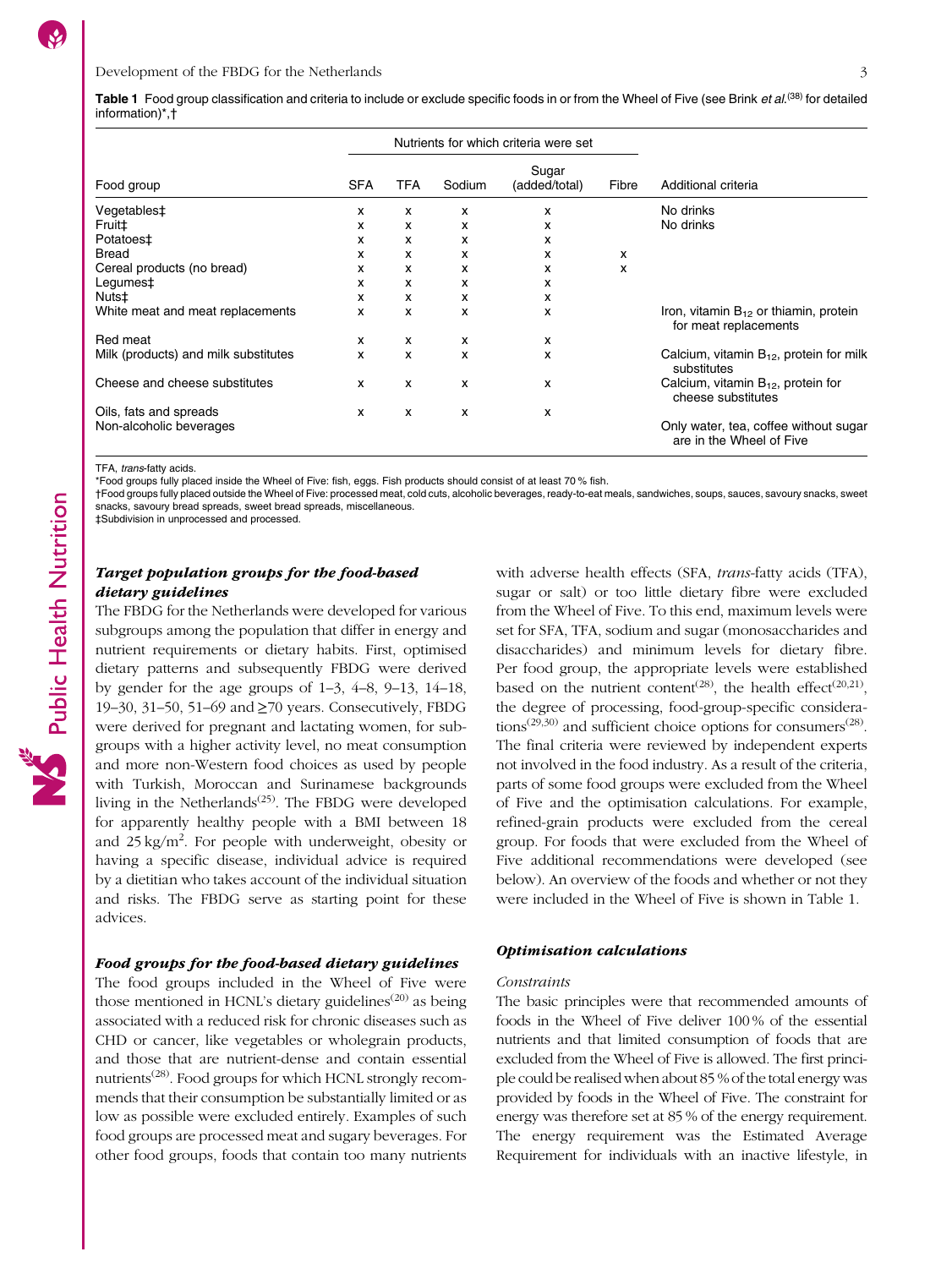Table 2 List of food constraints for adults used in the optimisation calculations in the development of food-based dietary guidelines for the **Netherlands** 

| Food group               | <b>Minimum</b><br>Reason for minimum |                     | Maximum                                 | Reason for maximum            |  |  |  |  |
|--------------------------|--------------------------------------|---------------------|-----------------------------------------|-------------------------------|--|--|--|--|
| Vegetables (g/d)         | 200                                  | Health*             |                                         |                               |  |  |  |  |
| Fruit (g/d)              | 200                                  | Health*             |                                         |                               |  |  |  |  |
| Wholegrain cereals (g/d) | 90                                   | Health*             |                                         |                               |  |  |  |  |
| Fish (g/week)            | 100                                  | Health <sup>+</sup> | 125                                     | Environmental impact          |  |  |  |  |
| Legumes (g/week)         | 65                                   | Health <sup>+</sup> | 135                                     | Feasibility§                  |  |  |  |  |
| Red meat (g/week)        |                                      |                     | Male: 500+.‡                            | Health†, environmental impact |  |  |  |  |
|                          |                                      |                     | Female: 50th percentile of consumption§ |                               |  |  |  |  |
| Total meat (g/week)      |                                      |                     | 50th percentile of consumption§         | Environmental impact          |  |  |  |  |
| Eggs (g/week)            |                                      |                     | 150                                     | Health†, environmental impact |  |  |  |  |
| Nuts $(q/d)$             | 15                                   | Health*             | 25                                      | Feasibility§                  |  |  |  |  |
| Dairy products (g/d)     | 300                                  | Health <sup>+</sup> | 75th percentile of consumption§         | Environmental impact          |  |  |  |  |

\*Quantitative guideline of the Health Council of the Netherlands[\(20](#page-14-0)).

†Translation of qualitative guideline of the Health Council of the Netherlands[\(20](#page-14-0)[,38](#page-15-0)). ‡Recommendation of the World Cancer Research Fund([40\)](#page-15-0).

§Dutch National Food Consumption Survey<sup>[\(22](#page-14-0))</sup>.

 $\parallel$  Based on guidelines of the Health Council of the Netherlands<sup>([20,](#page-14-0)[26](#page-15-0))</sup>.

order to prevent overconsumption and overweight $(31)$  $(31)$ . For adults, the Estimated Average Requirements were calculated based on BMR and a physical activity level<sup>[\(31\)](#page-15-0)</sup> of  $1.4$  for women and  $1.5$  for men<sup> $(32)$  $(32)$ </sup>. Average weights for BMR estimations were obtained from the Public Health Monitor 2014. The corresponding BMI values were  $23.2 \text{ kg/m}^2$  for men and  $22.4 \text{ kg/m}^2$  for women. The energy requirements for children were based on Dutch growth diagrams<sup> $(33,34)$ </sup> and literature<sup>([35](#page-15-0)–[37](#page-15-0))</sup>.

In addition, minimum and maximum constraints for daily intakes of foods (Table 2) and nutrients (Table [3\)](#page-4-0) were defined. An extensive description of the choices made and the rationale is given by Brink *et al*.<sup>[\(38](#page-15-0))</sup>.

Minimum constraints were set for vegetables, fruit, wholegrain products, unsalted nuts, legumes, dairy products and fish because HCNL showed that consumption of these products is associated with a reduced risk for chronic diseases<sup>[\(20\)](#page-14-0)</sup>. For vegetables, fruits, wholegrain products and unsalted nuts, HCNL derived quantitative guidelines such as 'Eat at least 15 g of nuts daily'. These quantities were set as minimum constraints for the specific food groups. For dairy products, fish and legumes, HCNL derived qualitative guidelines. These were translated to minimum constraints taking into account serving sizes and/or current consumption<sup> $(22)$  $(22)$  $(22)$ </sup>, or nutrient provision<sup>[\(28\)](#page-15-0)</sup>. The HCNL guideline 'Take a few portions of dairy products daily, including milk or yoghurt' was translated into a minimum constraint of 300 g, given a serving size of 150 g and the additional HCNL recommendation to maintain the current consumption, which is on average about  $300 \frac{g}{d^{2}}$ . For fish the minimum constraint was the serving size of 100 g. For legumes the minimum was the amount that delivers the same amount of iron as one serving of meat $^{(28)}$  $^{(28)}$  $^{(28)}$ .

Additionally, for unsalted nuts, legumes, total meat and red meat, eggs, fish and dairy products, maximum constraints were set. Reasons were a low current consump-tion (nuts and legumes)<sup>([22\)](#page-14-0)</sup>, a high consumption being associated with increased risk for chronic diseases (eggs

and red meat)<sup>([20](#page-14-0))</sup> and a limitation of consumption of animal foods because of environmental aspects (meat, red meat, dairy products, eggs, fish)<sup>([20](#page-14-0)[,26,39](#page-15-0))</sup>. For nuts a maximum level was set as the amount that provides the same amount of iron as one serving of meat<sup> $(28)$ </sup>, and for legumes as the amount that is eaten by users on consumption days $(22)$ . For eggs, HCNL indicates that a more than average consumption of cholesterol-rich products is not desirable $^{(20)}$  $^{(20)}$  $^{(20)}$ . The maximum level for eggs was set at the current consumption<sup>[\(22\)](#page-14-0)</sup>. For meat and red meat we ambitiously set a maximum level at the 50th percentile of the current  $\text{consumption}^{(22)}$  $\text{consumption}^{(22)}$  $\text{consumption}^{(22)}$  in order to limit the consumption of animal products with high GHGE. However, for men the 50th percentile for red meat was over 700 g/week, whereas the World Cancer and Research Fund recommends a maximum of 500 g/week, because high consumption of red meat is associated with increased risk for colon cancer $(40)$ . Therefore, this was set as the maximum constraint for men. For dairy products the 50th percentile of the current consumption is meeting the guideline of HCNL, which is associated with a reduced risk for colon cancer<sup>([20,22\)](#page-14-0)</sup>. Additionally, dairy products are important sources of essential nutrients for which the current consumption for some groups lower is than the DRV (like calcium, potassium and vitamin  $A^{(22,28)}$  $A^{(22,28)}$  $A^{(22,28)}$  $A^{(22,28)}$ . We therefore chose the 75th percentile of the current consumption as a maximum level. For fish, finally, it was shown that more than one portion of fish per week does not add to reduction of disease risk $(20)$  whereas it does have environmental impact. We chose a maximum taking into account one big serving of 125 g.

The food group constraints for adults are shown in Table 2. For children, the minimum levels for some food groups were extrapolated to lower amounts. The starting point was 75 % of the amount for the 9–13 years age group, 50 % for the 4–8 years age group and 25 % for the 1–3 years age group. This applied to vegetables, fish and legumes. For fruits and wholegrain products, other percentages were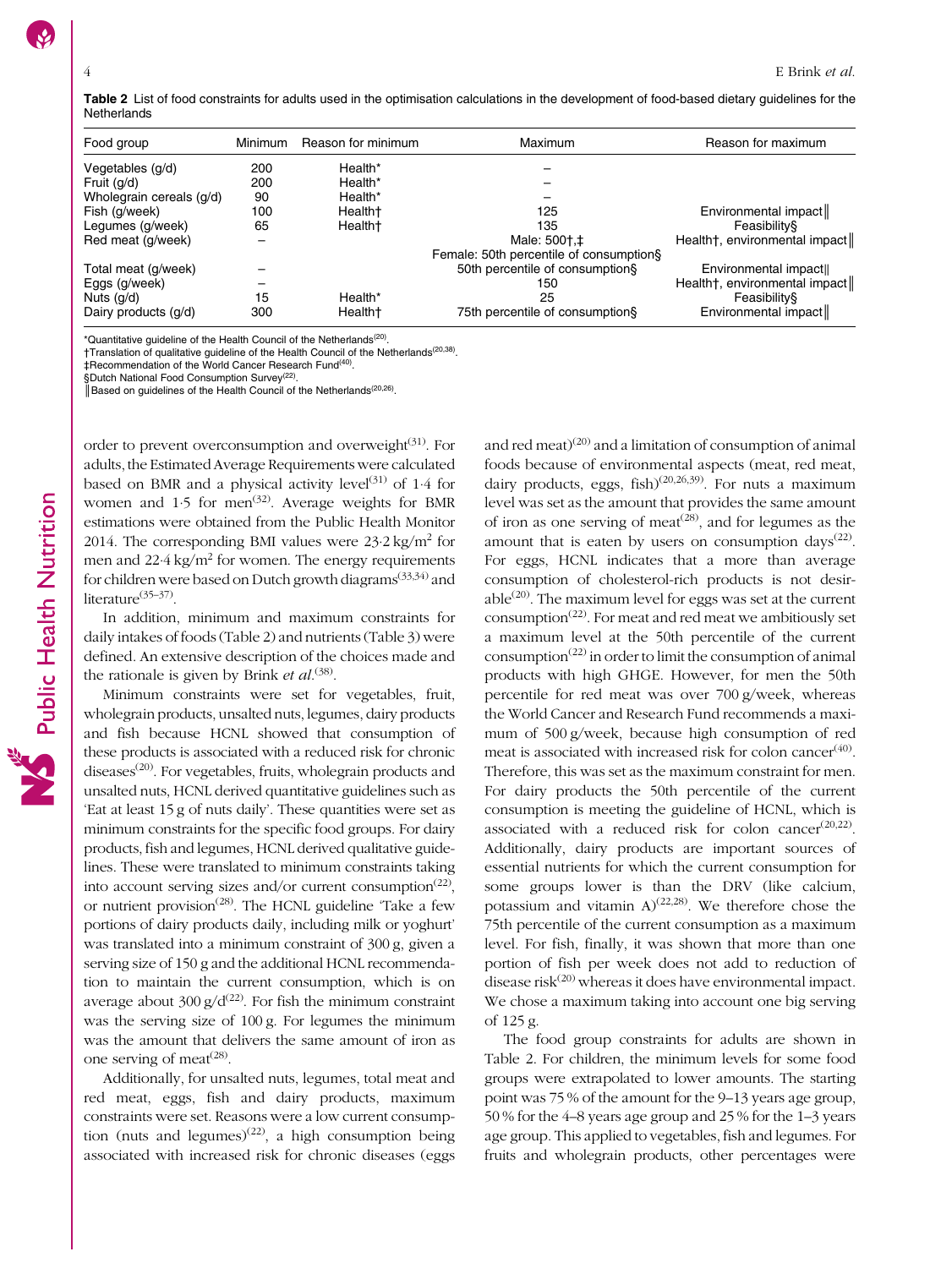#### <span id="page-4-0"></span>Development of the FBDG for the Netherlands 5

Table 3 List of constraints for energy and nutrients used in the optimisation calculations in the development of food-based dietary guidelines for the Netherlands

| Nutrient or energy                                                                                                                                                                                                  | Minimum                                 | Reason for minimum | Maximum                                 | Reason for maximum |
|---------------------------------------------------------------------------------------------------------------------------------------------------------------------------------------------------------------------|-----------------------------------------|--------------------|-----------------------------------------|--------------------|
| Energy                                                                                                                                                                                                              | 85% of the EAR for<br>inactive persons* | Health             | 85% of the EAR for<br>inactive persons* | Health             |
| Macronutrients<br><b>Total fat</b><br>Total protein<br>Total carbohydrates                                                                                                                                          | Lower value of<br>recommended ranget    | Health             | Higher value of<br>recommended ranget   | Health             |
| Fatty acids with maximum intake<br>Trans-fatty acids<br><b>SFA</b>                                                                                                                                                  |                                         |                    | Recommended<br>maximum intaket          | Health             |
| Fatty acids and dietary fibre<br><b>MUFA</b><br>$\alpha$ -Linolenic acid<br>Linoleic acid<br><b>DHA</b><br>EPA<br>Dietary fibre                                                                                     | Recommended intaket                     | Health             |                                         |                    |
| Nutrients with AI and UL<br>Calcium<br>Zinc<br>Selenium<br>Copper<br>lodine<br>Retinol<br>Vitamin B <sub>6</sub><br>Vitamin D<br>Vitamin E                                                                          | AI or RDI <sup>+</sup>                  | Health             | UL‡                                     | Food safety        |
| Nutrients without UL<br>Phosphorus<br>Iron<br>Potassium<br>Magnesium<br>Thiamin<br>Riboflavin<br>Vitamin $B_{12}$<br>Vitamin C<br>Folate equivalents<br>Nicotinic acid<br>Retinol activity equivalents<br>Vitamin K | AI or RDI+                              | Health             |                                         |                    |
| Other nutrients with maximum intake<br>Folic acid                                                                                                                                                                   |                                         |                    | UL‡                                     | Food safety        |
| Sodium                                                                                                                                                                                                              |                                         |                    | Recommended<br>maximum intake§          | Health             |
| Alcohol                                                                                                                                                                                                             |                                         |                    | Recommended<br>(maximum) intake§        | Health             |

AI, Adequate Intake; UL, safe upper level; EAR, Estimated Average Requirement; RDI, Recommended Dietary Intake; DRV, Dietary Reference Value.

Detailed information on constraints is available in the online supplementary material, Supplemental Table [S1.](https://doi.org/10.1017/S1368980019001435)

\*Energy intake recommended by Health Council of the Netherlands is the EAR in order to prevent overconsumption and undesirable weight gain([31\)](#page-15-0). Physical activity level value for inactive persons is 1.4 for women and 1.5 for men<sup>[\(32](#page-15-0))</sup>

†Health Council of the Netherlands' DRV([21\)](#page-14-0). DRV are given as either RDI or AI, which have the same application.

‡UL of the European Food Safety Authority[\(27](#page-15-0)).

§Dietary guidelines of the Health Council of the Netherlands<sup>[\(20](#page-14-0))</sup>.

used. For nuts and dairy products, the same minimum levels were used for children and adults. More detailed infor-mation on the levels and rationale is available<sup>[\(38\)](#page-15-0)</sup>.

Constraints for nutrients were based on HCNL's  $\mathrm{DRV}^{(20)}$  $\mathrm{DRV}^{(20)}$  $\mathrm{DRV}^{(20)}$ and the European Food Safety Authority's tolerable upper intake levels $^{(27)}$  $^{(27)}$  $^{(27)}$ . The minimum level was set at the level of the recommended intake or adequate intake. The minimum level for vitamin D was set at  $3 \mu g/d$ , assuming that the rest of the required vitamin D was synthesised in the skin or obtained by dietary supplements<sup> $(41)$ </sup>. The tolerable upper intake level, if applicable, was set as the maximum level. Recommendations for macronutrients were given as a range related to the energy intake $(31)$  $(31)$  $(31)$ . For macronutrients, the minimum and maximum levels were based on respectively the lower and upper value of the recommended range. The constraints for nutrients are shown in Table 3 and the online supplementary material, Supplemental Table [S1](https://doi.org/10.1017/S1368980019001435).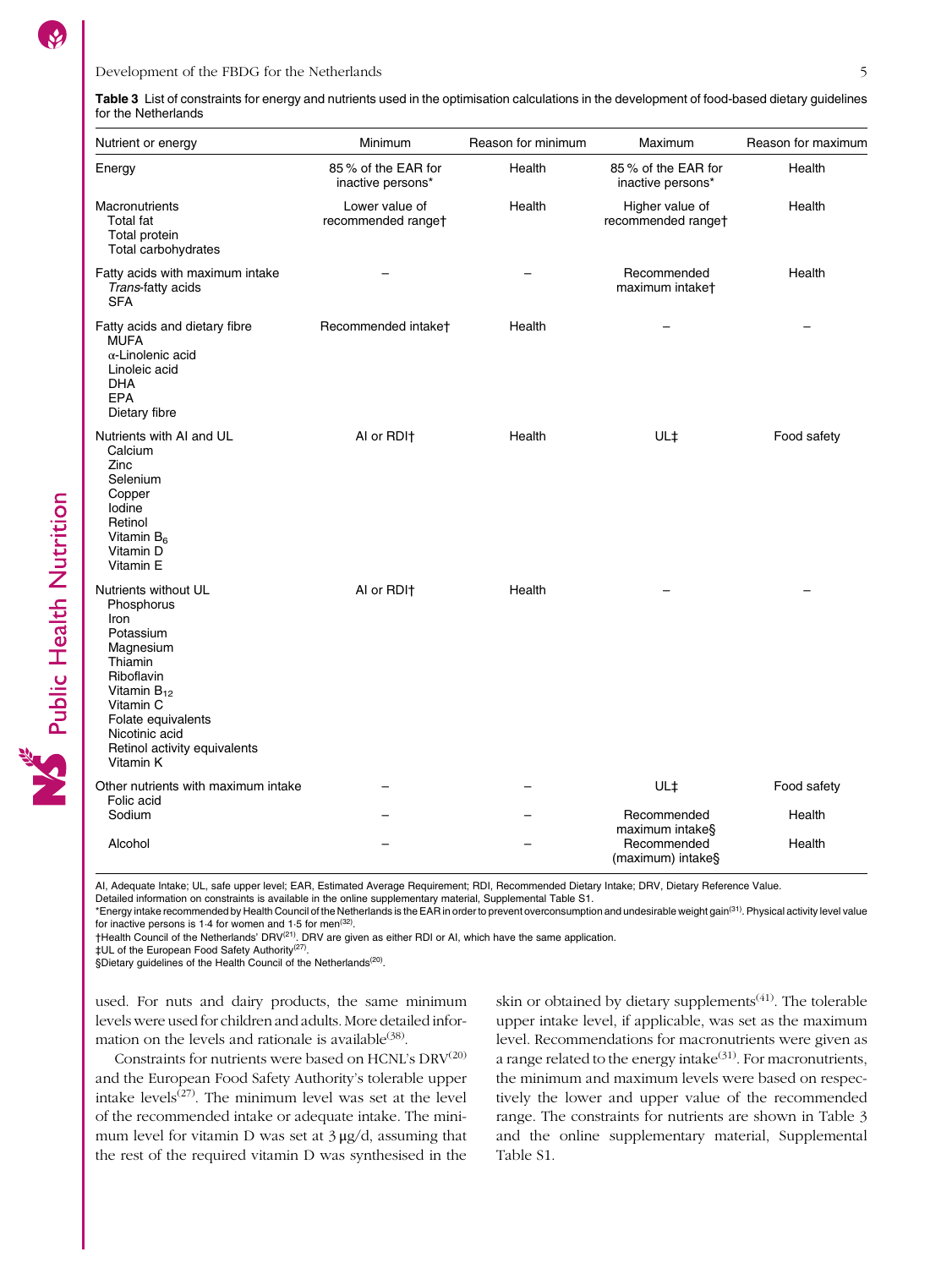#### Nutrient composition of the food groups

The food groups included in the optimisation calculations were those that were part of the Wheel of Five (Table [1](#page-2-0)). The nutrient and energy contents of each food group were calculated. This was a weighted average of the nutrient values of all currently consumed foods per food group. This information was obtained from the results of the Dutch National Food Consumption Surveys<sup>([22](#page-14-0)-[24](#page-14-0))</sup>, which were combined with an extended version of the Dutch Food Composition Database  $2013^{(28)}$  $2013^{(28)}$  $2013^{(28)}$ . Because the optimised diet should be achievable without choosing fortified products, fortified foods were excluded, except for products for which the Netherlands had made special arrangements with producers. These included products with iodised bakers' salt and margarines and products used for baking and frying fortified with vitamin A and vitamin D. Additionally, fortified meat substitutes (iron, thiamin, vitamin  $B_{12}$ ) and dairy substitutes (calcium, vitamin  $B_{12}$ ) were included. The weighted mean composition was calculated for five age groups:  $1-3$ ,  $4-8$ ,  $9-18$ ,  $19-69$  and  $\geq 70$ years, without sex distinction.

#### Optimisation model

The optimisation calculations were performed with the optimisation model Optimeal<sup>®</sup> ([www.optimeal.info\)](http://www.optimeal.info)<sup>[\(42](#page-15-0),[43](#page-15-0))</sup>, which was modified for this purpose. For each target group, a dietary pattern was generated that complied with the constraints and was as close as possible to the current diet (objective function) for reasons of cultural acceptability. 'As close as possible' is defined as minimising the sum of the squared differences (quadratic function) in food group amounts (grams) of the optimised diet and the consumption in the Dutch National Food Consumption Surveys $(22-24)$  $(22-24)$  $(22-24)$  $(22-24)$  $(22-24)$ . A quadratic function was chosen rather than an ordinary linear function to give preference to small changes in more food groups over a large change in one food group; for example, a preference for 20 g difference in three food groups (sum of squared differences =  $3 \times 20^2$  = 1200), rather than a difference of 60 g in one food group (squared difference  $=$  3600). This approach is in line with our recommendations to improve a dietary pattern by small steps, and not by suddenly introducing major changes.

### Deriving recommended daily amounts for food groups

In order to be able to send consistent messages to consumers, the optimised dietary patterns in grams were converted into recommended daily amounts for food groups in practical quantities and serving sizes for the various target groups. This was done in an iterative process based on expert judgement and took account of the constraints and results of the optimisation calculations and serving size. The result was a recommended dietary pattern for each target group. The nutrient provision was checked for all recommended dietary patterns. If not all DRV for

nutrients were met, some adaptions in recommended amounts were made, or specific points of attention for consumer advice were defined.

Feasibility, environmental impact and consistency between the various target groups were also considered. In case that the optimisation calculations yielded no solution, the recommendations were extrapolated from the recommendations for other groups, taking into account their energy and nutrient requirements<sup> $(21)$  $(21)$  $(21)$ </sup> and current consump- $\text{tion}^{(22,24)}$  $\text{tion}^{(22,24)}$  $\text{tion}^{(22,24)}$ . Particularly the steps for deriving recommended daily amounts were discussed in expert sessions. The (understanding of the) resulting set of recommendations was tested among dietitians and consumers.

# Approach for target groups with higher energy requirements and different food preferences

Higher energy requirements. For pregnant and breastfeeding women, no recent food consumption data were available. Therefore, the recommendations were based on those for women aged 19–50 years. As pregnant and breast-feeding women have higher nutrient and energy requirements[\(21](#page-14-0)), additional recommendations for foods were derived by experts to meet these requirements. These were based on the habitual dietary pattern of this age group<sup>([22](#page-14-0))</sup> and food composition data<sup>([28](#page-15-0))</sup>.

The recommended food amounts were set for an inactive population with a physical activity level value of 1·5 and 1·4 for men and women, respectively<sup>([32](#page-15-0))</sup>. A physical activity level value of  $1.7$  was used for more active persons<sup> $(32)$  $(32)$ </sup>, resulting in a higher energy requirement. General recommendations were formulated to meet these extra energy requirements on top of the derived recommended daily amounts for foods.

No meat. In order to give practical recommendations to those who prefer to omit meat from their diet, a recommended dietary pattern without meat, but including fish, was derived for all above-mentioned target groups. The basic principle was to replace the recommended amounts of meat with a combination of legumes, nuts and eggs. This was done in a similar way to the iterative process described above.

Non-Western dietary patterns. Part of the Dutch population consists of non-Western migrants. The three main groups are people with a Turkish, Moroccan and Surinamese background $(44)$  $(44)$  $(44)$ . It was evaluated whether recommendations for the general population were applicable to these groups. Optimisation calculations were performed as described above with some adaptations $(38)$ : constraints were adapted to lower energy requirements because of their shorter average height $(25)$  $(25)$  $(25)$  and to recommended amounts for foods for the general Dutch population. Additionally, constraints for some nutrients were excluded for women. Food group composition and current consumption were based on food consumption data for non-Western groups<sup> $(25)$  $(25)$  $(25)$ </sup>. It was evaluated whether the results of the optimisation calculations corresponded with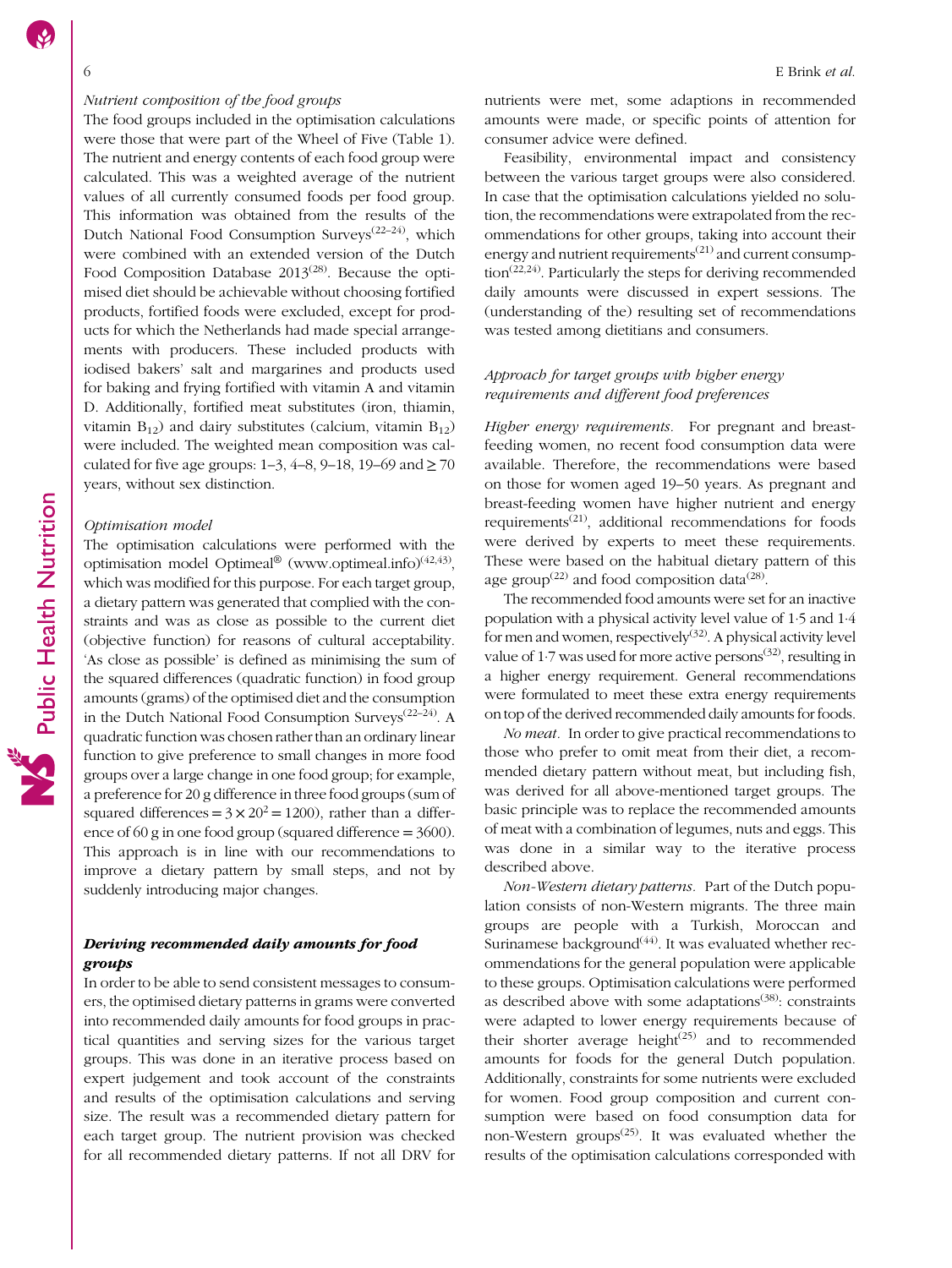|                             | 9-13 years |      | $14-18$ years |     | $19 - 30$ years |      | $31 - 50$ years | 51-69 years |      | $\geq$ 70 years |      |
|-----------------------------|------------|------|---------------|-----|-----------------|------|-----------------|-------------|------|-----------------|------|
| Food group                  | M          | F    | M             | м   | F               |      | F<br>M          |             | F    | М<br>F          |      |
| Vegetables                  | 272        | 389  | 234           | 200 | 561             | 204  | 700             | 246         | 249  | 235             | 271  |
| Fruit                       | 200        | 200  | 200           | 200 | 200             | 200  | 200             | 200         | 200  | 200             | 200  |
| Bread                       | 214        | 260  | 254           | 275 | 334             | 271  | 245             | 232         | 136  | 195             | 113  |
| Cereal products             | 81         | 0    | 221           | 200 | 9               | 169  | 75              | 125         | 76   | 82              | 132  |
| Potatoes                    | 163        | 140  | 193           | 147 | 26              | 137  | 0               | 133         | 93   | 127             | 37   |
| Fish and shellfish          | 18         | 18   | 16            | 15  | 18              | 16   | 18              | 18          | 18   | 18              | 18   |
| Legumes                     | 19         | 19   | 19            | 19  | 19              | 19   | 19              | 19          | 19   | 19              | 9    |
| Poultry                     | 43         | 63   | 32            | 31  | 68              | 11   | 68              | 22          | 13   | 30              | 19   |
| Red meat                    | 46         | 13   | 28            | 28  | 8               | 26   | 8               | 41          | 57   | 70              | 57   |
| Eggs                        | 21         | 21   | 6             | 19  | 21              | 21   | 21              | 21          | 21   | 21              | 21   |
| Nuts and seeds              | 25         | 25   | 25            | 25  | 25              | 25   | 25              | 22          | 22   | 25              | 15   |
| Milk and dairy products     | 258        | 256  | 285           | 277 | 299             | 267  | 300             | 270         | 252  | 303             | 293  |
| Cheese                      | 64         | 44   | 47            | 23  |                 | 33   | 0               | 39          | 48   | 61              | 53   |
| Spreadable and cooking fats | 36         | 26   | 79            | 96  | 22              | 92   | 22              | 80          | 42   | 54              | 32   |
| <b>Drinks</b>               | 487        | 1194 | 554           | 969 | 3524            | 1340 | 3201            | 1220        | 1594 | 1191            | 1369 |

<span id="page-6-0"></span>Table 4 Results of the optimisation calculations for the Dutch food pattern per age and gender. Data are presented as grams per day\*

M, male; F, female.

\*For five age and gender groups (boys and girls aged 1–3 years; boys and girls aged 4–8 years; girls aged 14–18 years), the optimisation model did not deliver solutions that met the Dietary Reference Values for essential nutrients within the goals set for energy.

the recommendations for the general population. Specific recommendations were defined for these target groups as required.

# Deriving criteria and recommendations for foods outside the Wheel of Five

As the recommended daily amounts of Wheel of Five food groups cover about 85 % of energy requirements, a limited consumption of foods that are not included in the Wheel of Five is possible. This group includes foods that contain relatively high amounts of salt, sugar, TFA or SFA, or are low in fibre. As foods differ in terms of use (like serving size or eating moment) and composition, we decided to develop generic serving-based recommendations, allowing consumers to supplement their diets according to their own preference. A criteria-based distinction was made between foods low in energy and/or unfavourable nutrients, of which at least three servings could be chosen daily, and foods high in energy and/or unfavourable nutrients that should be chosen by exception. Based upon the difference between the recommended maximum intake of energy and the unfavourable nutrients and their provision within the Wheel of Five food groups, it was determined for which nutrients criteria should be set and what the level should be. More details are available elsewhere<sup> $(45)$  $(45)$ </sup>.

# Graphical representation and general recommendations

The Wheel of Five, the Dutch national counselling model since  $1953^{(46)}$  $1953^{(46)}$  $1953^{(46)}$ , was retained for several reasons. First, about 75 % of dietitians in the Netherlands were using the Wheel of Five in 2011 (Netherlands Nutrition Centre, unpublished results). Second, consumer research indicated that in 2015 the Wheel of Five was known by 92 % of the Dutch people, whereas 61% knew its recommendations (Netherlands Nutrition Centre, unpublished results). The Wheel of Five was adapted to the newly derived recommended daily amounts of food groups and its design updated. Three different concepts, as well as several variants of the finally chosen concept, were tested by consumers and dietitians and discussed with experts on nutrition behaviour and communication. Additionally, general dietary recommendations were formulated and visualised.

#### Results

#### Results of optimisation calculations

Table 4 shows the results of the optimisation calculations in grams for various food groups. For children aged 1–8 years and girls aged 14–18 years, the optimisation calculations did not provide a result. For these groups, it was not possible to meet the constraints for essential nutrients within the constraints for energy. For the other age and gender groups, the model provided dietary patterns that met all constraints. There were different solutions for the different age and gender groups. For some food groups, there was no or little variation in optimised amounts across age and gender groups, e.g. for fruit (all 200 g) and fish and shellfish (range 15–18 g). Other food groups showed a large variation in optimised amounts, e.g. for vegetables (range 200–700 g) and drinks (range 487–3524 g).

#### Recommended daily amounts for food groups

The results of the optimised dietary patterns served as a basis for deriving the recommended daily amounts for food groups (Tables [5](#page-7-0) and [6](#page-8-0)). To send consistent and understandable messages to consumers, the results of the optimisation calculations were converted from grams to practical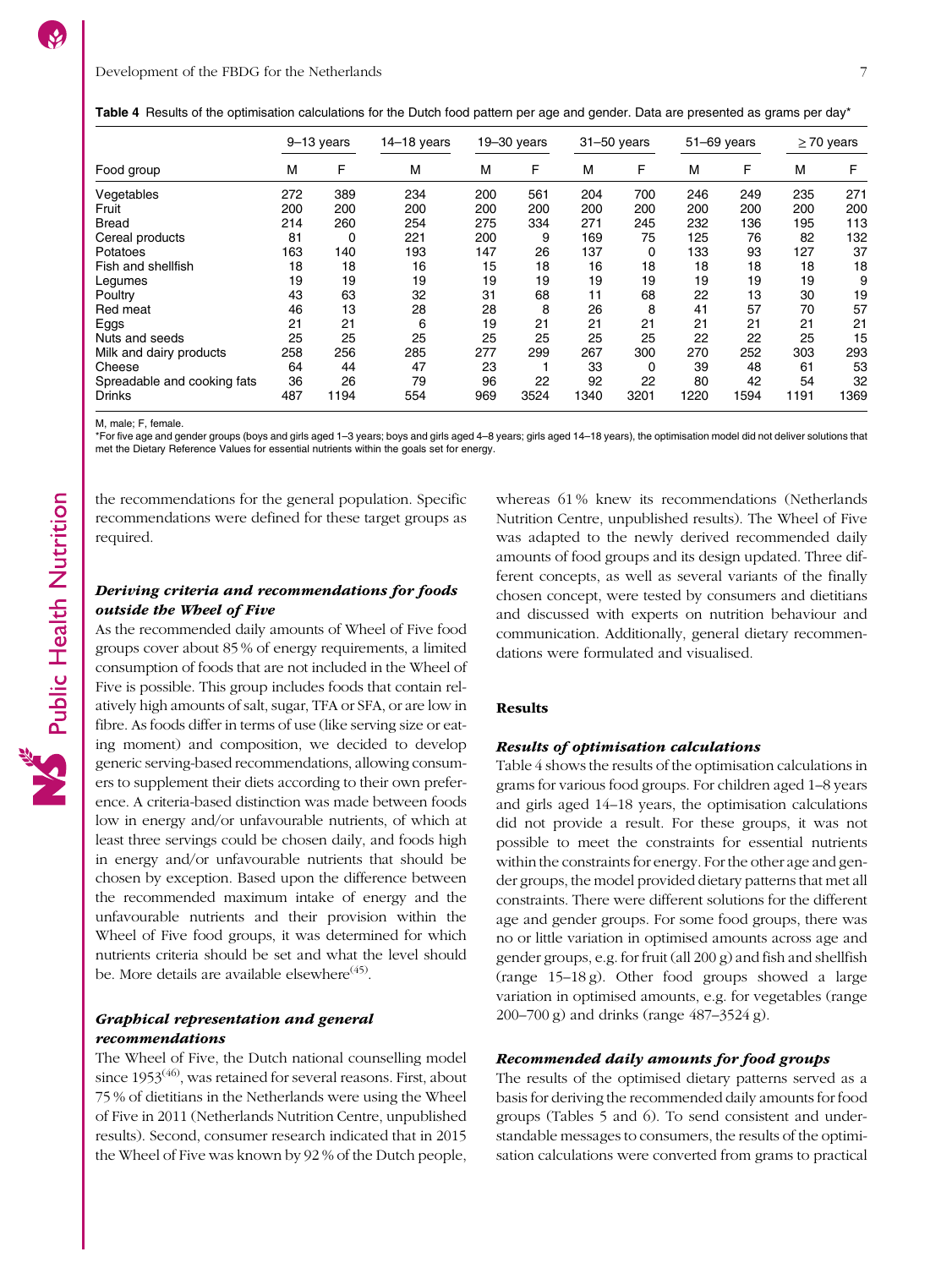$\infty$ 

|                               | $1-3$ years     | 4-8 years       |                  | $9-13$ years     |                  | $14-18$ years    |                                |
|-------------------------------|-----------------|-----------------|------------------|------------------|------------------|------------------|--------------------------------|
| Food group                    | $M + F$         | $M + F$         | M                | F                | м                | F                | Serving unit and serving size  |
| Daily recommended             |                 |                 |                  |                  |                  |                  |                                |
| Vegetables                    | $50 - 100$ g    | $100 - 150$ g   | 150–200 g        | 150–200 g        | 250 g            | 250 <sub>g</sub> | 50 <sub>g</sub>                |
| Fruit                         | 150 g           | 150 g           | 200 <sub>g</sub> | 200 <sub>g</sub> | 200 <sub>g</sub> | 200 <sub>g</sub> | 100 <sub>g</sub>               |
| Bread                         | $2 - 3$ slices  | 2-4 slices      | 5-6 slices       | 4-5 slices       | 6-8 slices       | 4-5 slices       | Slice: $35g$                   |
| Cereal products and potatoest | 1-2 servings    | 2-3 servings    | 4-5 servings     | 3-5 servings     | 6 servings       | 4-5 servings     | Tablespoon of cereals: 50 g    |
|                               |                 |                 |                  |                  |                  |                  | Medium potato: 70 g            |
| Nuts and seeds                |                 |                 |                  |                  |                  |                  | Handful: 15-25 g               |
|                               | 15g             | 15g             | 25g              | 25 <sub>g</sub>  | 25 g             | 25 <sub>g</sub>  |                                |
| Dairy products                | 2 servings      | 2 servings      | 3 servings       | 3 servings       | 4 servings       | 3 servings       | Glass or small bowl: 150 g     |
| Cheese                        |                 | 20 g            | 20 <sub>g</sub>  | 20 g             | 40 g             | 40 g             | For slice of bread: 20 g       |
| Spreadable and cooking fats   | 30 <sub>g</sub> | 30 <sub>g</sub> | 45 g             | 40 g             | 55 g             | 40 g             | Serving of spreadable fat: 6 g |
|                               |                 |                 |                  |                  |                  |                  | Serving of cooking fat: 15 g   |
| <b>Drinks</b>                 | 650 ml          | 850 ml          | 1000 ml          | 900 ml           | 1300 ml          | 1000 ml          | Glass: 150 ml                  |
|                               |                 |                 |                  |                  |                  |                  | Beaker: 250 ml                 |
| Weekly recommended            |                 |                 |                  |                  |                  |                  |                                |
| Fish and shellfish            | $0.5$ serving   | $0.5$ serving   | 1 serving        | I serving        | l serving        | l serving        | 100 g unprepared fish          |
| Legumes                       | $0.5$ serving   | 1-2 servings    | 2 servings       | 2 servings       | 2-3 servings     | 2-3 servings     | Tablespoon: 60 g               |
| Meat (maximum)                | $max$ 250 g     | max 250 g       | 500 g            | 500 <sub>g</sub> | 500 <sub>g</sub> | 500 <sub>g</sub> | 100 g unprepared meat          |
| of which max red meat         |                 |                 |                  |                  |                  |                  |                                |
|                               |                 |                 | 300 g            | 300 <sub>g</sub> | 300 g            | 300 <sub>g</sub> |                                |
| Eggs                          | $1-2$ eggs      | 2-3 eggs        | 2-3 eggs         | $2 - 3$ eggs     | 2-3 eggs         | $2 - 3$ eggs     | Egg: 50 g                      |

<span id="page-7-0"></span>Table 5 Recommended daily amounts of food groups for children in the food-based dietary guidelines for the Netherlands\*

M, male; F, female.

\*Recommended daily amounts of food groups provide about 85 % of the energy requirement. †Half of this amount should consist of whole-wheat products each week.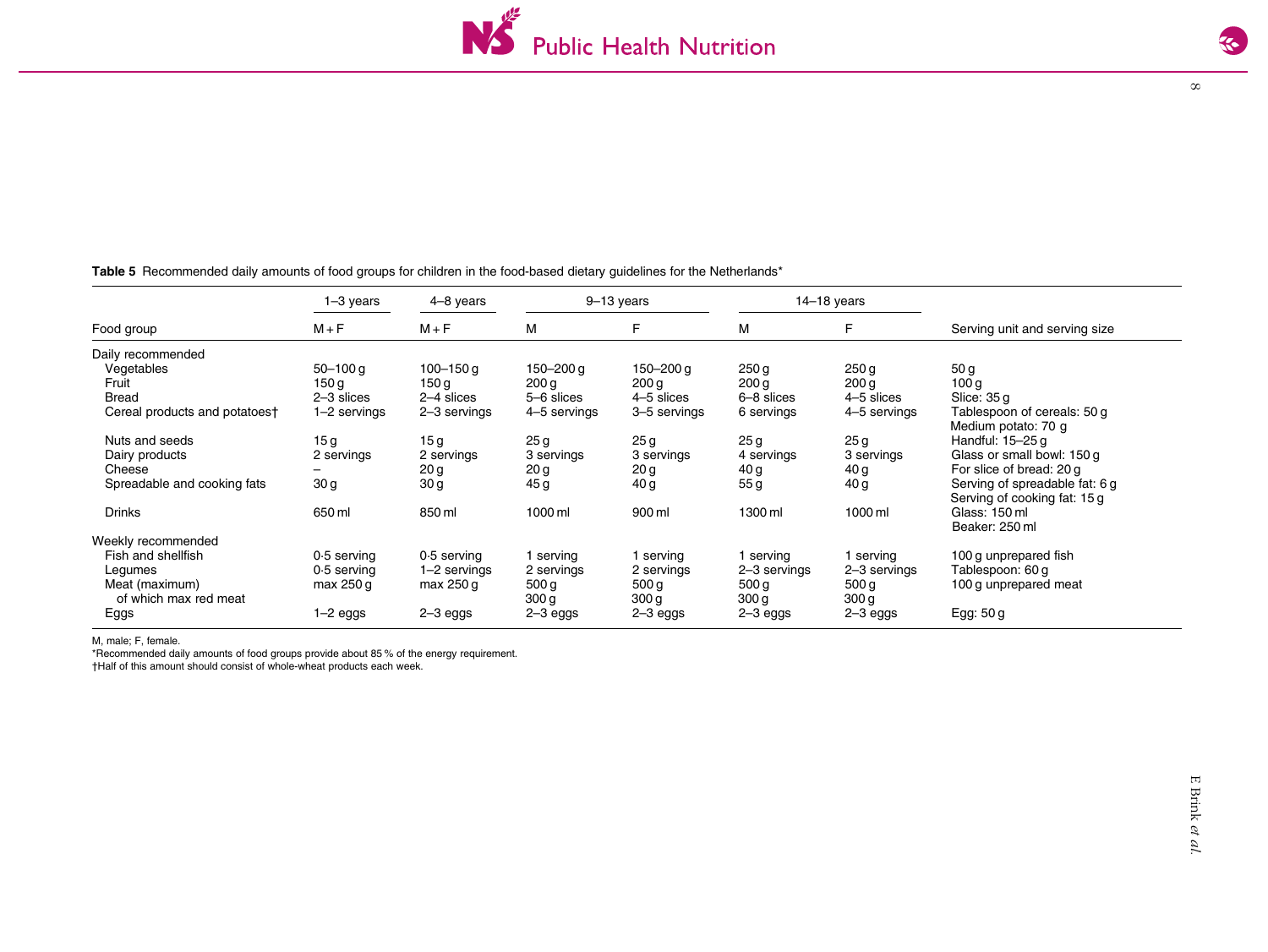

|                               |                    | $19 - 50$ years  |                  | $51 - 69$ years  |                  | $\geq$ 70 years  |                  |                  |                                                                |
|-------------------------------|--------------------|------------------|------------------|------------------|------------------|------------------|------------------|------------------|----------------------------------------------------------------|
| Food group                    | M                  | F                | M                | F                | м                | F                | Pregnant         | Lactating        | Serving unit and serving size                                  |
| Daily recommended             |                    |                  |                  |                  |                  |                  |                  |                  |                                                                |
| Vegetables                    | 250q               | 250q             | 250 g            | 250 <sub>g</sub> | 250 g            | 250q             | 250 <sub>g</sub> | 250q             | 50 g                                                           |
| Fruits                        | 200 <sub>g</sub>   | 200 <sub>g</sub> | 200 g            | 200 g            | 200 <sub>g</sub> | 200 g            | 200 g            | 200 <sub>g</sub> | 100 g                                                          |
| <b>Bread</b>                  | 6–8 slices         | 4–5 slices       | 6–7 slices       | 3-4 slices       | 4-6 slices       | 3–4 slices       | 4–7 slices       | 6-7 slices       | Slice: 35 g                                                    |
| Cereal products and potatoest | 4-5 servings       | 4-5 servings     | 4 servings       | 3–4 servings     | 4 servings       | 3 servings       | 4-5 servings     | 4-5 servings     | Tablespoon of cereals: 50 g<br>Medium potato: 70 g             |
| Nuts and seeds                | 25 <sub>g</sub>    | 25 <sub>g</sub>  | 25 <sub>g</sub>  | 15 <sub>g</sub>  | 15g              | 15g              | 25g              | 50 <sub>g</sub>  | Handful: 15-25 g                                               |
| Milk and dairy products       | 2-3 servings       | 2-3 servings     | 3 servings       | 3-4 servings     | 4 servings       | 4 servings       | 2-3 servings     | 2-3 servings     | Glass or small bowl: 150 g                                     |
| Cheese                        | 40 g               | 40 g             | 40 g             | 40 g             | 40 <sub>g</sub>  | 40 g             | 40 g             | 40 g             | For slice of bread: 20 q                                       |
| Spreadable and cooking fats   | 65 g               | 40 g             | 65 g             | 40 g             | 55 g             | 35 <sub>g</sub>  | $40 - 50$ g      | 50 <sub>g</sub>  | Serving of spreadable fat: 6 g<br>Serving of cooking fat: 15 g |
| Drinks                        | 1100 ml<br>1500 ml |                  | 1400 ml          | 950 ml           | 1300 ml          | 900 ml           | 1500 ml          | 1500 ml          | Glass: 150 ml<br>Beaker: 250 ml                                |
| Weekly recommended            |                    |                  |                  |                  |                  |                  |                  |                  |                                                                |
| Fish and shellfish            | serving            | serving          | l serving        | 1 serving        | 1 serving        | 1 serving        | serving          | l serving        | 100 g unprepared fish                                          |
| Legumes                       | 2-3 servings       | 2-3 servings     | 2-3 servings     | 2-3 servings     | 2-3 servings     | 2-3 servings     | 2-3 servings     | 2-3 servings     | Tablespoon: 60 g                                               |
| Meat (maximum)                | 500 <sub>g</sub>   | 500 <sub>g</sub> | 500 <sub>g</sub> | 500 <sub>g</sub> | 500 <sub>g</sub> | 500 <sub>g</sub> | $500 - 675$ g    | 675g             | 100 g unprepared meat                                          |
| of which max red meat         | 300 g              | 300 g            | 300 <sub>g</sub> | 300 <sub>g</sub> | 300 <sub>g</sub> | 300 <sub>g</sub> | $300 - 385$ g    | 385 g            |                                                                |
| Eggs                          | 2-3 eggs           | 2-3 eggs         | 2-3 eggs         | 2-3 eggs         | 2-3 eggs         | 2-3 eggs         | 2-3 eggs         | 2-3 eggs         | Egg: 50 g                                                      |

<span id="page-8-0"></span>Table 6 Recommended daily amounts of food groups for adults in the food-based dietary guidelines for the Netherlands\*

M, male; F, female.

\*Recommended daily amounts of food groups provide about 85 % of the energy requirement.

†Half of this amount should consist of whole-wheat products each week.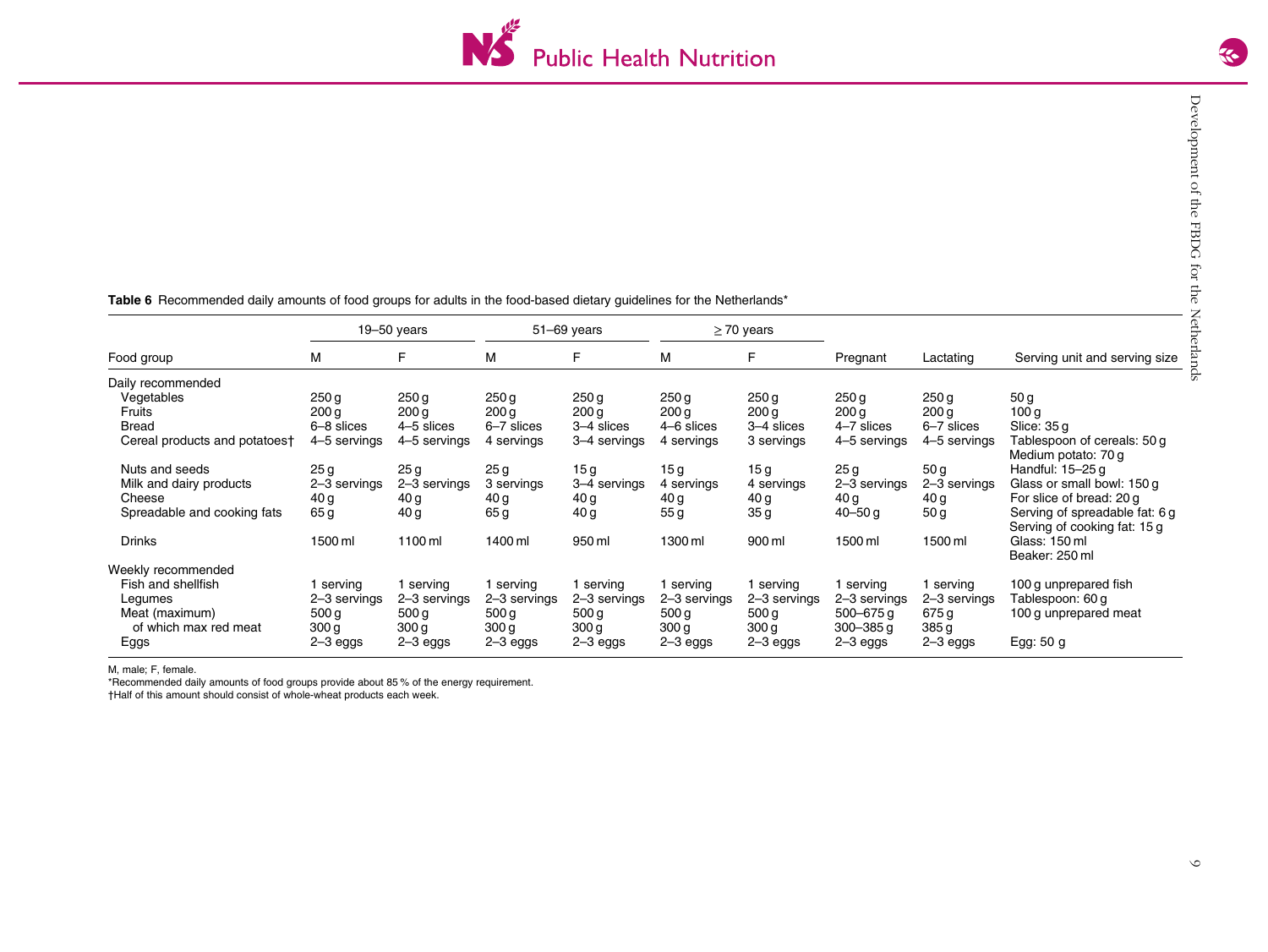

10

<span id="page-9-0"></span>Table 7 Daily amounts of nutrients delivered by the daily recommended amounts for foods in the Wheel of Five per age and gender\*,†

|                              |       | $1-3$ years |      | 4-8 years      | $9-13$ years |      |       | $14-18$ years |       | $19-30$ years |       | $31 - 50$ years |       | $51 - 69$ years |       | $\geq$ 70 years |                          |           |
|------------------------------|-------|-------------|------|----------------|--------------|------|-------|---------------|-------|---------------|-------|-----------------|-------|-----------------|-------|-----------------|--------------------------|-----------|
| Nutrient (unit per day)      | м     | F           | М    | F              | М            | F    | M     | F             | м     | F             | M     | F               | M     | F               | М     |                 | Pregnant                 | Lactating |
| Energy (kJ)                  | 3787  | 3787        | 4682 | 4682           | 7544         | 6916 | 9364  | 7393          | 8740  | 7303          | 8740  | 7303            | 8527  | 6602            | 7745  | 6456            | 7824                     | 9000      |
| Energy (kcal)                | 905   | 905         | 1119 | 1119           | 1803         | 1653 | 2238  | 1767          | 2089  | 1745          | 2089  | 1745            | 2038  | 1578            | 1851  | 1543            | 1870                     | 2151      |
| Protein (g)                  | 39    | 39          | 50   | 50             | 81           | 76   | 102   | 84            | 94    | 84            | 94    | 84              | 93    | 81              | 93    | 84              | 90                       | 100       |
| Total fatty acids (g)        | 34    | 34          | 41   | 41             | 65           | 61   | 78    | 65            | 81    | 64            | 81    | 64              | 81    | 58              | 67    | 55              | 68                       | 86        |
| SFA (g)                      | 9     | 9           | 12   | 12             | 17           | 16   | 22    | 18            | 20    | 17            | 20    | 17              | 20    | 17              | 19    | 17              | 18                       | 21        |
| PUFA (g)                     | 11    | 11          | 13   | 13             | 21           | 20   | 25    | 20            | 26    | 19            | 26    | 19              | 26    | 17              | 21    | 16              | 21                       | 27        |
| Linoleic acid (g)            |       | 9           | 11   | 11             | 18           | 17   | 21    | 17            | 22    | 16            | 22    | 16              | 22    | 14              | 17    | 13              | 18                       | 23        |
| Trans-fatty acids (g)        | 0.3   | 0.3         | 0.3  | 0.3            | 0.5          | 0.4  | 0.6   | 0.5           | 0.6   | 0.5           | 0.6   | 0.5             | 0.6   | 0.5             | 0.6   | 0.5             | 0.5                      | 0.5       |
| $\alpha$ -Linolenic acid (g) | 1.1   | 1.1         | 1.5  | 1.5            | 2.6          | 2.4  | $3-1$ | 2.4           | $3-3$ | 2.4           | $3-3$ | 2.4             | 3.2   | 2.2             | $3-3$ | 2.5             | 2.6                      | 3.2       |
| $EPA + DHA$ (mg)             | 193   | 193         | 222  | 222            | 397          | 395  | 406   | 397           | 399   | 389           | 399   | 389             | 399   | 386             | 405   | 395             | 393                      | 406       |
| Cholesterol (mg)             | 83    | 83          | 122  | 122            | 158          | 157  | 178   | 168           | 163   | 162           | 163   | 162             | 166   | 168             | 173   | 171             | 167                      | 172       |
| Total carbohydrate (g)       | 104   | 104         | 127  | 127            | 208          | 186  | 262   | 197           | 229   | 193           | 229   | 193             | 217   | 168             | 201   | 163             | 207                      | 226       |
| Mono- and disaccharides (q)  | 37    | 37          | 39   | 39             | 56           | 55   | 66    | 57            | 54    | 52            | 54    | 52              | 57    | 57              | 61    | 59              | $\overline{\phantom{0}}$ |           |
| Dietary fibre (g)            | 13    | 13          | 18   | 18             | 29           | 26   | 36    | 28            | 35    | 30            | 35    | 30              | 33    | 25              | 31    | 25              | 32                       | 35        |
| Water (g)                    | 1244  | 1244        | 1573 | 1573           | 2202         | 1967 | 2701  | 2168          | 2636  | 2194          | 2636  | 2194            | 2578  | 2127            | 2586  | 2121            | 2615                     | 2638      |
| Vitamin A (µg)               | 416   | 416         | 491  | 491            | 661          | 633  | 865   | 758           | 849   | 707           | 849   | 707             | 857   | 724             | 913   | 783             | 738                      | 769       |
| Vitamin D $(\mu q)$          | 3     | 3           | 3    | 3              | 4            | 4    | 5     | 4             | 5     | 4             | 5     | 4               | 5     | 4               | 5     | $\overline{4}$  | 4                        | 5         |
| Vitamin E (mg)               | 8     | 8           | 10   | 10             | 15           | 14   | 18    | 14            | 19    | 14            | 19    | 14              | 18    | 13              | 15    | 12              | 15                       | 18        |
| Vitamin $K(\mu g)$           | 109   | 109         | 140  | 140            | 186          | 181  | 255   | 239           | 273   | 250           | 273   | 250             | 273   | 251             | 226   | 218             | 255                      | 260       |
| Thiamin (mg)                 | 0.7   | 0.7         | 0.8  | 0.8            | 1.2          | 1.2  | 1.5   | 1.2           | 1.4   | 1.2           | 1.4   | 1.2             | 1.3   | 1.1             | 1.2   | $1-0$           | 1.3                      | 1.5       |
| Riboflavin (mg)              | $1-0$ | 1.0         | 1.1  | 1.1            | 1·6          | 1.6  | 2.1   | 1.7           | 1.7   | 1.5           | 1.7   | 1.5             | 1.8   | $1-7$           | 1.9   | 1.8             | 1·6                      | 1.7       |
| Niacin (mg)                  | Й     | 9           | 10   | 10             | 17           | 16   | 21    | 17            | 21    | 19            | 21    | 19              | 20    | 17              | 19    | 16              | 20                       | 23        |
| Vitamin B <sub>6</sub> (mg)  | 1.0   | 1.0         | 1.2  | 1.2            | 1.9          | 1.8  | 2.3   | 1.9           | 2.1   | 1.8           | 2.1   | 1.8             | 2.0   | 1.7             | 2.0   | 1.7             | 2.0                      | 2.1       |
| Folate $(\mu g)$             | 135   | 135         | 189  | 189            | 293          | 273  | 375   | 311           | 376   | 328           | 376   | 328             | 370   | 310             | 388   | 337             | 347                      | 377       |
| Vitamin $B_{12}$ (mg)        | 2.3   | 2.3         | 2.7  | 2.7            | 4.1          | 4.0  | 5.1   | 4.3           | 4.0   | 3.9           | 4.0   | 3.9             | 4.3   | 4.4             | 4.8   | 4.7             | 4.0                      | 4.1       |
| Vitamin C (mg)               | 38    | 38          | 50   | 50             | 74           | 73   | 91    | 85            | 97    | 97            | 97    | 97              | 96    | 95              | 103   | 100             | 97                       | 98        |
| Calcium (mg)                 | 592   | 592         | 792  | 792            | 1101         | 1063 | 1532  | 1258          | 1253  | 1178          | 1253  | 1178            | 1331  | 1325            | 1470  | 1415            | 1216                     | 1257      |
| Phosphorus (mg)              | 806   | 806         | 1030 | 1030           | 1600         | 1515 | 2053  | 1677          | 1839  | 1682          | 1839  | 1682            | 1856  | 1664            | 1922  | 1756            | 1764                     | 1974      |
| Magnesium (mg)               | 203   | 203         | 249  | 249            | 402          | 371  | 498   | 400           | 488   | 428           | 488   | 428             | 473   | 376             | 446   | 380             | 460                      | 543       |
| Sodium (mg)                  | 721   | 721         | 962  | 962            | 1540         | 1356 | 2015  | 1494          | 1914  | 1493          | 1914  | 1493            | 1846  | 1350            | 1645  | 1362            | 1671                     | 1849      |
| Potassium (mg)               | 1715  | 1715        | 2082 | 2082           | 3257         | 3099 | 4056  | 3392          | 3860  | 3568          | 3860  | 3568            | 3835  | 3465            | 3912  | 3512            | 3781                     | 4049      |
| Iron $(mq)$                  | 5     | 5           | 6    | 6              | 10           | 9    | 13    | 10            | 13    | 11            | 13    | 11              | 12    | 9               | 11    | 9               | 12                       | 14        |
| $Zinc$ (mg)                  | 5     | 5           | 7    | $\overline{7}$ | 11           | 10   | 14    | 12            | 13    | 12            | 13    | 12              | 13    | 11              | 13    | 12              | 12                       | 14        |
| Selenium (µg)                | 26    | 26          | 33   | 33             | 53           | 50   | 64    | 55            | 61    | 56            | 61    | 56              | 59    | 50              | 53    | 48              | 59                       | 70        |
| Copper (mg)                  | 0.7   | 0.7         | 0.9  | 0.9            | 1.4          | 1.3  | 1.7   | 1.4           | 1.7   | 1.5           | 1.7   | 1.5             | $1-7$ | 1.3             | 1.4   | 1.2             | 1.6                      | 2.0       |
| lodine $(\mu g)$             | 102   | 102         | 123  | 123            | 205          | 180  | 258   | 185           | 243   | 182           | 243   | 182             | 236   | 167             | 213   | 174             | 208                      | 233       |

\*Daily recommended amounts of foods deliver about 85 % of the energy requirements.

†Figures in bold do not reach the Dietary Reference Values of the Health Council of the Netherlands([21\)](#page-14-0).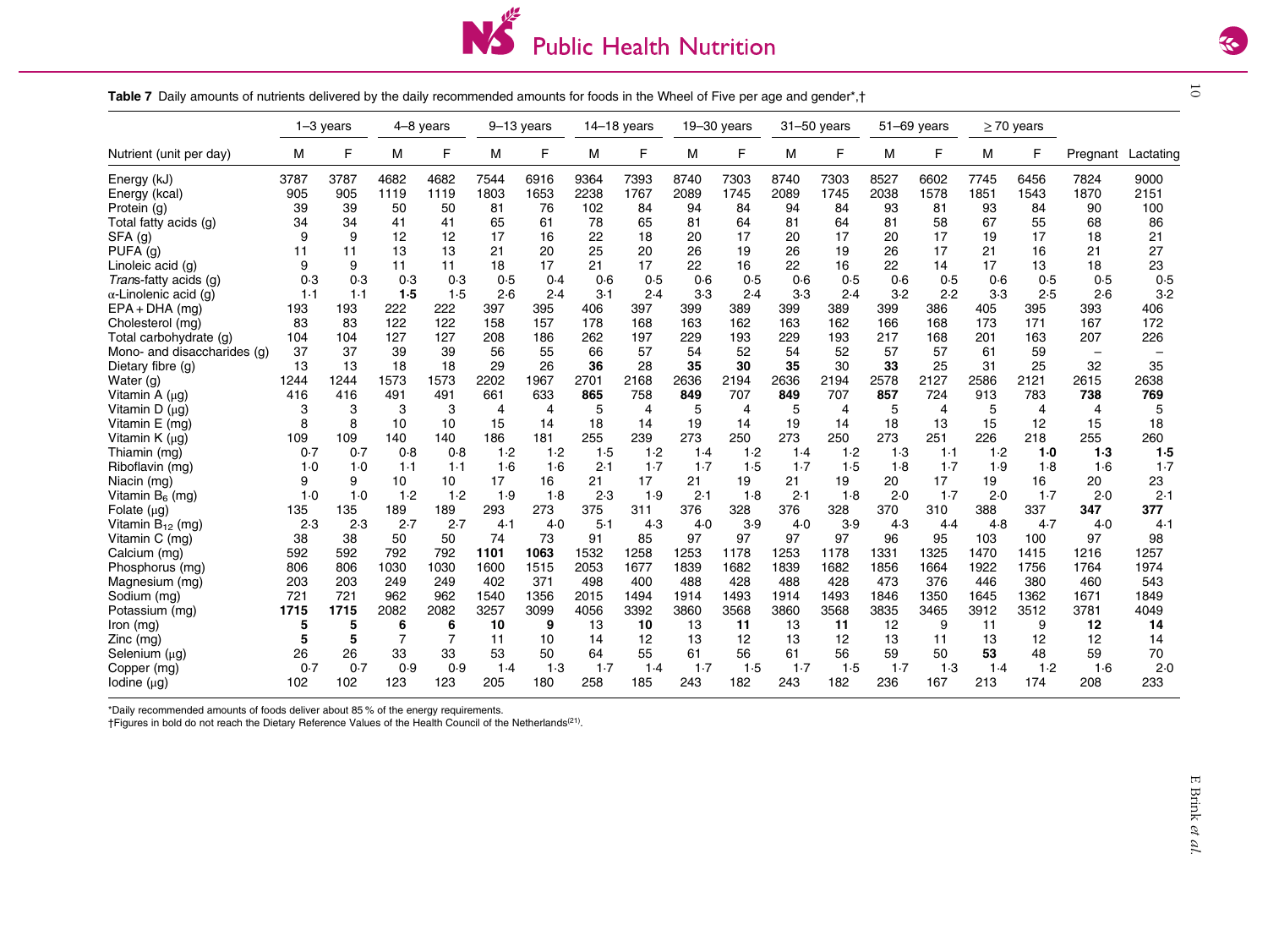#### Development of the FBDG for the Netherlands 11

quantities or serving sizes. The outcome of the optimisation calculations, the HCNL advice on food groups and nutrients, closest adherence to current consumption, environmental impact and serving size were all taken into account. For example, for vegetables the amount in the optimised diets varied between 200 and 700 g for different target groups. The HCNL recommendation of at least 200 g of vegetables daily resulted in a somewhat lower vitamin A and folic acid provision in specific subgroups (results not shown). For most population groups, the optimisation calculations resulted in amounts between 235 and 271 g (Table [4\)](#page-6-0). As we use 50 g of vegetables as the visualisation of a serving for consumers, we decided to recommend 250 g vegetables/d.

Table [7](#page-9-0) shows the provision of nutrients by the recommended daily amounts of foods. These amounts provided about 85 % of the energy needed and, except for a few cases, at least 100 % of the nutrient DRV. The implication of each exception was evaluated, taking account of the difference with the DRV and the current intake of the specific nutrient. More detailed information is available<sup>[\(38](#page-15-0))</sup>. If applicable, specific points of attention were defined for recommendations to consumers in case of an intake below the DRV, e.g. the use of sufficient leafy green vegetables to provide (pro)vitamin A, the consumption of wholegrain cereals to provide dietary fibre and the consumption of sufficient milk products to provide calcium. For young children and women of childbearing age having an iron intake below the DRV (Table [7\)](#page-9-0), the advice is to consume foods that are naturally rich in iron and to use combinations of foods to enhance iron absorption (fruits and cereal products)<sup>[\(47](#page-15-0))</sup>. Given those specific recommendations, experts expressed no concerns about nutrient adequacy for people who consume the recommended daily amounts of foods.

# Recommendations for target groups with higher energy requirements and different food preferences

Higher energy needs. Recommendations for pregnant and breast-feeding women were based on the recommendations for women aged 19–50 years (Table [6\)](#page-8-0), fitting into the habitual dietary pattern<sup> $(22)$  $(22)$ </sup>. To meet the higher nutrient and energy requirements for pregnant and breast-feeding women<sup> $(21,31)$  $(21,31)$  $(21,31)$  $(21,31)$ </sup> the recommendation is to consume up to two extra slices of bread with margarine and 25 g extra meat/d, depending on energy needs and activity level. For breast-feeding women, an extra 25 g nuts/d is recommended to meet their higher nutrient and energy requirements([21](#page-14-0),[31](#page-15-0)). Additionally, the advice for pregnant women is to use folic acid supplements in the most vulnerable period of pregnancy<sup>[\(48\)](#page-15-0)</sup> and vitamin D, in line with  $HCNL^{(41)}$  $HCNL^{(41)}$  $HCNL^{(41)}$ .

The physical activity level value used for active groups resulted in a 9–15 % higher energy requirement. For these groups, we drafted the advice to consume more plantbased foods like bread, wholegrain cereals, legumes and nuts to meet this extra energy requirement.

No meat. For those with a dietary pattern without meat, but including fish, a dietary pattern similar to that in Tables [5](#page-7-0) and [6](#page-8-0) is recommended in which the meat is replaced by a combination of nuts  $(2 \times 25 \text{ g/week extra})$ , legumes  $(135 \text{ g/}$ week extra) and eggs (1 egg/week extra). Nutrient provision of these recommendations was evaluated (data not shown; see elsewhere<sup>[\(38\)](#page-15-0)</sup> for more details), which resulted in specific recommendations to consume foods naturally rich in iron, to use sufficient dairy and wholegrain products and to consume meat replacements with sufficient protein and enriched with iron and thiamin or vitamin  $B_{12}$ .

Non-Western dietary patterns. When applying the recommended daily amounts for food groups as shown in Table [6](#page-8-0) for people with Turkish, Moroccan and Surinamese backgrounds using their own typical products, the DRV for α-linoleic acid, vitamin A and vitamin D were not met (results available elsewhere<sup>[\(38\)](#page-15-0)</sup>). In order to provide sufficient nutrients, specific recommendations for foods were drafted for these subgroups, like to use of leafy green vegetables and margarines for (pro)vitamin A and to choose fats and oils rich in α-linoleic acid. Additionally, for these subgroups HCNL advises the daily use of vitamin D supplements $(41)$  $(41)$ .

# Criteria and recommendations for foods outside the Wheel of Five

Our calculations showed that energy, SFA and salt were limiting factors for foods outside the Wheel of Five. That is, for these factors, the intake through the recommended daily amounts of food groups was already relatively close to the maximum intake levels; for instance, about 20 % for SFA (women aged 31–50 years) and 20 % for salt (men aged  $31-50$  years)<sup>[\(38\)](#page-15-0)</sup>. Criteria for these factors to discriminate between foods that could be consumed at least three times daily and foods that should be consumed exceptionally were: 314 kJ (75 kcal), 1·7 g SFA and 0·5 g salt per serving. With these criteria, maximum recommendations for energy, SFA and salt were not exceeded by three daily choices, and left some room for weekly choices (data not shown; see elsewhere<sup> $(45)$  $(45)$ </sup> for more details). Sugarcontaining beverages like soft drinks and juices have their own, very distinctive criterion (16·7 kJ (4 kcal) per 100 ml) to distinguish between daily and weekly choices. Recommendations for foods outside the Wheel of Five are: 'Consume daily choices no more than three to five times per day, and weekly choices no more than three times a week'.

# Graphical representation and general recommendations

The Dutch national dietary-counselling model is the Wheel of Five (Fig. [2](#page-11-0)). It includes five sections representing the combinations of food groups given in Tables [5](#page-7-0) and [6](#page-8-0). The graphical size of each section was determined as the ratio of the recommended amounts (in grams) for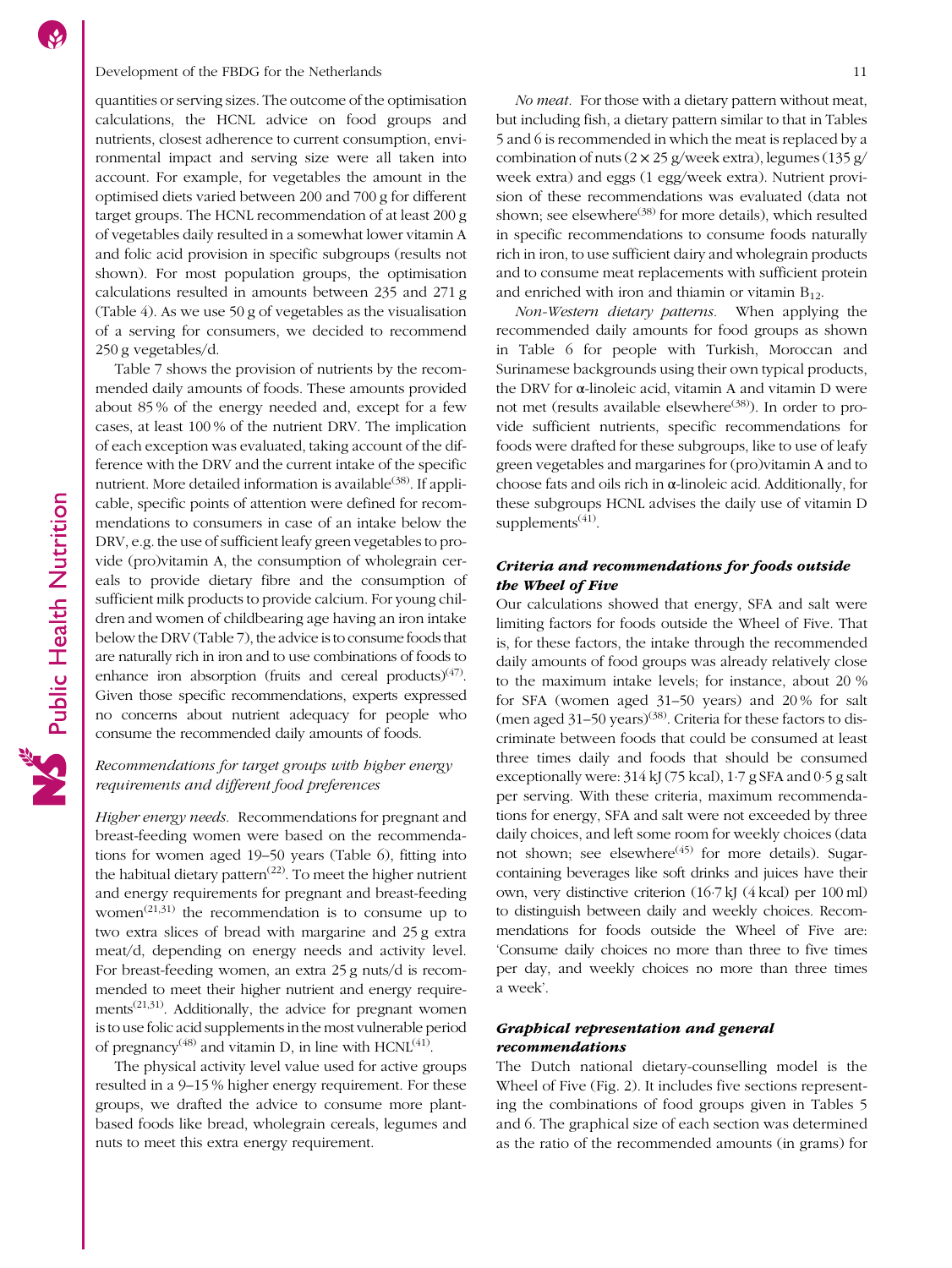<span id="page-11-0"></span>

Fig. 2 Wheel of Five: graphical representation of the foodbased dietary guidelines for the Netherlands



Fig. 3 Graphical representation of recommendations for products outside the Wheel of Five for daily choices (left) and weekly choices (right)

adult women, except for drinks (this was pre-set as onefifth of the Wheel). The icons represent the food groups in each section. To represent each food group, the more environmentally friendly options were chosen. For fruit and vegetables, for instance, icons were chosen for foods that are available year-round and have a low environmental impact according to the Fruit and Vegetable  $Calendar<sup>(49)</sup>$  $Calendar<sup>(49)</sup>$  $Calendar<sup>(49)</sup>$ .

The recommended dietary patterns for the different age and gender groups (Tables [5](#page-7-0) and [6](#page-8-0)) were summarised in seven general recommendations for the Wheel of Five:

- Eat lots of fruit and vegetables.
- Consume mainly wholegrain products such as wholegrain bread, wholegrain pasta and brown rice.
- Eat less meat and more plant-based foods, and vary with fish, pulses, nuts, eggs and vegetarian products.
- Consume sufficient dairy products such as milk, yoghurt and cheese.
- Eat a handful of unsalted nuts daily.
- Consume soft and liquid spreadable fats and cooking fats.
- Drink sufficient amounts of tap water, tea and coffee.

Figure 3 shows the graphical representation for foods outside the Wheel of Five. In all cases, the general advice is that these foods should neither be eaten too often nor in large quantities. It is recommended to use small servings, defined by the energy, SFA and salt content per serving, to prevent undesirable weight gain.

#### Discussion

The present paper describes the process, choices made and results of the development of the FBDG for the Netherlands. A consumption pattern in line with these guidelines reduces the risk of major chronic diseases, supplies adequate amounts of energy and nutrients, and can reduce the environmental impact compared with the mean current consumption. The process described in the present paper combined model and data-based elements with expert knowledge and common sense. The FBDG for the Netherlands consist of a graphical representation in the Wheel of Five, a set of seven general dietary guidelines, and quantitative recommended dietary patterns for several target groups. In terms of the general guidelines, there is a large similarity with the FBDG for other countries. Most FBDG promote an abundant consumption of fruit, vegetables and wholegrain cereals, and a limited consumption of products rich in SFA, TFA, simple sugars and  $salt<sup>(3,50)</sup>$  $salt<sup>(3,50)</sup>$  $salt<sup>(3,50)</sup>$  $salt<sup>(3,50)</sup>$  $salt<sup>(3,50)</sup>$ . A plate or circle as a graphical representation is also used in many other countries, as is the pyramid shape. The type of shape for practical nutrition communication does not play a major role in the effectiveness or efficiency of this communication $<sup>(51)</sup>$  $<sup>(51)</sup>$  $<sup>(51)</sup>$ .</sup>

A consistent set of quantitative guidelines for a broad range of target groups is typical for the FBDG for the Netherlands. Apart from the usual subgroups by age and gender, and pregnant and breast-feeding women, these cover persons with culturally different diets because of immigrant backgrounds or specific dietary regimens (pescatarians). Few other FBDG are so broadly developed. In Europe, Italy and Albania include advice for menopausal women, and the UK for Asians<sup> $(3)$  $(3)$ </sup>. In the Americas, some countries include specific dietary guidelines for vegetarians (Canada, Brazil, Puerto Rico and the USA), indigenous people (Canada and Venezuela), inhabitants of rural areas (Colombia and Peru), victims of violence (Colombia) and pregnant teenagers (Peru and Cuba)<sup>[\(50\)](#page-15-0)</sup>. Target-groupspecific guidelines are important because of differences in dietary requirements and in order to make the messages more culturally acceptable. The latter was also the reason why the current diet was chosen as an optimisation criterion in the optimisation modelling step of the Wheel of Five process.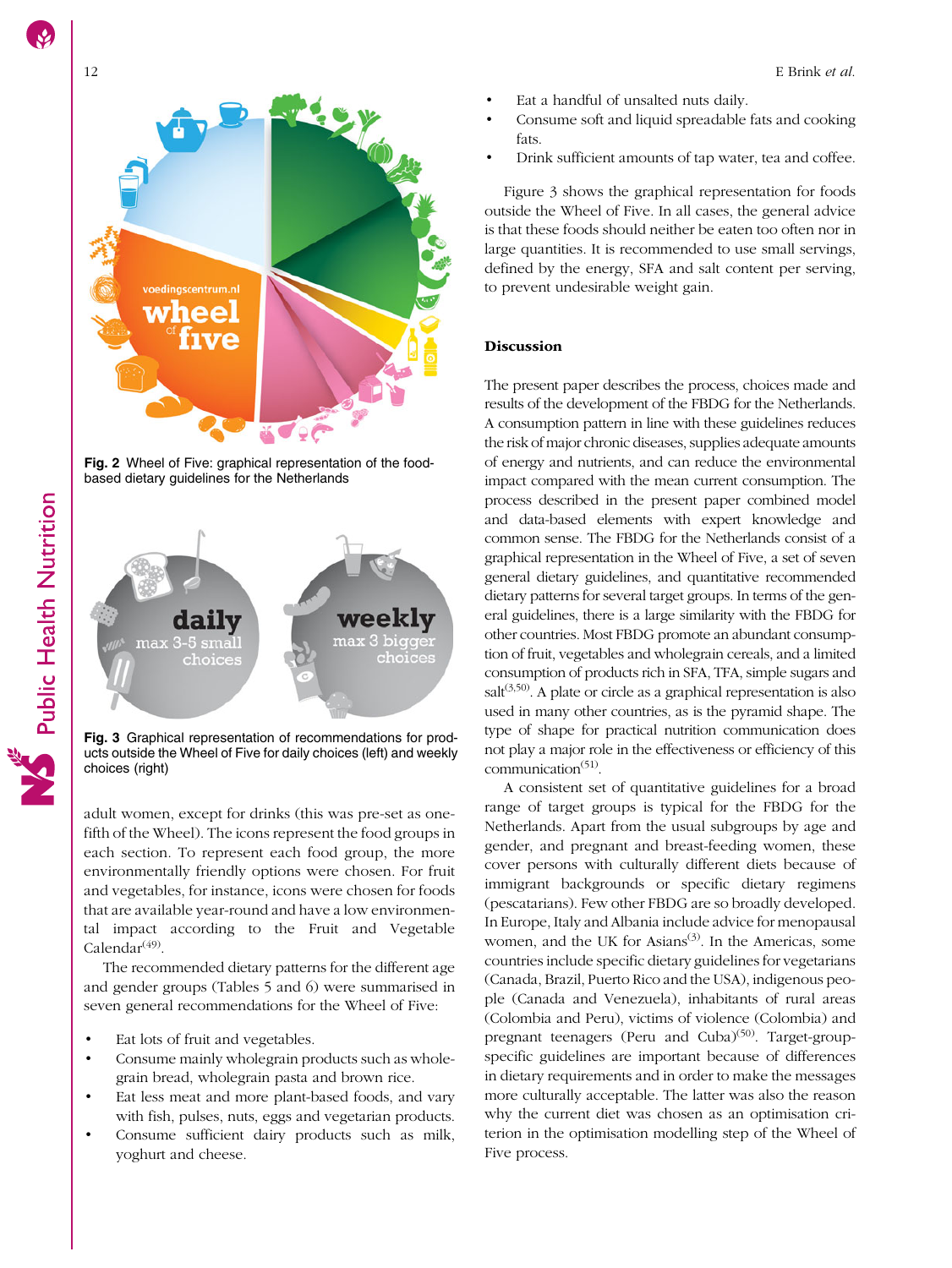A shift from the current Dutch food consumption pattern to a food pattern according to the Wheel of Five will result in a higher consumption of vegetables, fruits, wholegrain foods, nuts, fish and legumes, whereas the consumption of foods with a negative impact on health would be lower<sup> $(52)$ </sup>. These changes in dietary pattern are associated with a reduction of the risk of chronic diseases and thus will result in health gain<sup>([20](#page-14-0))</sup>. Kromhout *et al*.<sup>(20)</sup> argue that the maximum health gain cannot be quantified. They showed that relative risks per food group are of the order of 10–20 %, but indicate that because of the correlations among food groups, the effects are not additive. However, the results of the PREDIMED (Prevención con Dieta Mediterránea; Prevention with a Mediterranean Diet) study suggest that the more the guidelines are adhered to, the greater the health gain compared with findings of cohort studies on dietary patterns<sup> $(53)$  $(53)$  $(53)$ </sup>.

Despite the substantial evidence base showing the need and possibilities for aligning health and environmental objectives, only a few countries have so far included environmental sustainability in their FBDG. An inventory of the FAO published in 2016 identified Germany, Brazil, Sweden and Qatar<sup> $(7)$ </sup>. More recently, the guidelines of Belgium for the Flemish population and for the UK also included environmental sustainability<sup> $(8,54)$  $(8,54)$  $(8,54)$  $(8,54)$ </sup>. There are a number of factors that affect the sustainability of our food system, for example GHGE, land use and water use, but also pesticide use, animal welfare and food waste<sup>[\(55](#page-15-0)-[59\)](#page-15-0)</sup>. Van Dooren et al. evaluated fifty-five documented assessment methods of indicators for environmental impact and showed that the majority of the indicators cannot be used to assess the environmental impacts of diets because there is a lack of reliable data or internationally adapted methods and support. They concluded that GHGE and land use cover most of the environmental impact of diets<sup>[\(58\)](#page-15-0)</sup>. GHGE is far and away the most commonly used indicator $(60)$  $(60)$  $(60)$ . GHGE is also strongly correlated with land use, water use, acidification, freshwater eutrophication and marine eutrophication<sup>([61](#page-15-0))</sup>. Per kilogram of product, meat and cheese have considerably higher GHGE compared with plant-based foods, i.e. 12–13  $v. \leq 3 \text{ kg CO}_2$ -equivalents<sup>[\(62\)](#page-15-0)</sup>. For this reason, we set a maximum level for animal food groups in our optimisation model as a proxy for GHGE. This is also in line with the HCNL recommendation to follow a diet with less animal-based foods $(20,26)$  $(20,26)$  $(20,26)$ . For most age groups, our optimisation results were at the pre-set maximum for total meat and eggs. This shows that without applying these constraints, the outcome of the optimisation model most likely would have resulted in a higher recommended intake of these animal-based foods, thus in diets with higher GHGE, since these foods are rich sources of several essential nutrients.

We did not intend to create FBDG for diets with the least environmental impact possible. This would require optimisation modelling with minimising an indicator like GHGE as objective function. Studies that did optimise for minimal GHGE showed that high reductions in GHGE resulted in

dietary patterns that were not acceptable and/or not nutritionally adequate  $(63, 64)$ . These studies also showed that sustainable dietary patterns that meet dietary requirements for health could be reached without eliminating meat or dairy products. A food pattern according to the Wheel of Five recommends a maximum consumption of 500 g of meat weekly. Particularly for adult men, this means a significant reduction compared with their current observed average meat consumption of 930 g/week<sup>([22](#page-14-0))</sup>. For adult women, who currently consume  $615$  g/week<sup>[\(22\)](#page-14-0)</sup>, this reduction is less substantial. Recently, Van de Kamp et al.<sup>([61\)](#page-15-0)</sup> showed that the shift from the current Dutch diet to the recommended dietary pattern in the Wheel of Five reduces GHGE up to 13 % for men aged 31–50 years, whereas they increase slightly by 2–5 % for women. More substantial reductions in GHGE are achieved with a further reduction of meat and replacing it by nuts, legumes and eggs. Alternatively, substantial reductions can be achieved by consuming only foods and beverages with relatively low GHGE within each food group, such as drinking tap water, coffee and tea and limiting the consumption of highly processed foods $<sup>(61)</sup>$  $<sup>(61)</sup>$  $<sup>(61)</sup>$ . In line with this, the Netherlands Nutrition</sup> Centre provides additional practical advice for consumers to help them to make more sustainable choices: for instance, by examples of weekly menus that include four daily menus with meat and three daily menus with meat alternatives; by the recommendation to eat local fruits and vegetables of the season<sup> $(65)$  $(65)$  $(65)$ </sup>; as well as by practical recommendations to prevent food waste and providing information on animal welfare and sustainability labels.

The recommended amounts for foods in the Wheel of Five provide approximately 85 % of the average energy requirement. Consequently, consumers who adhere to these dietary patterns can supplement their diet with other foods that are not part of the Wheel of Five, for example with processed foods that do not fulfil the salt, sugar, fibre or fatty acid criteria of the Wheel of Five, and sweet and salty snacks. Obtaining on average 15 % of the energy requirement from foods outside the Wheel of Five is a much lower figure than the observed consumption level in the Netherlands of about two-thirds of energy intake $(45)$  $(45)$ . Other FBDG also indicate that the consumption of products rich in salt, sugar and SFA should be limited $(8,14)$  $(8,14)$  $(8,14)$  $(8,14)$  $(8,14)$ . To the best of our knowledge, the Wheel of Five guidelines are unique in the sense that they provide practical recommendations for the consumption frequency and serving sizes of foods with a simple distinction between foods that may be consumed on a daily basis or a weekly basis.

The development process and methods have several strengths and limitations. A transparent and structured procedure was followed that consisted of a combination of data and model-driven steps, complemented by independent expert-based decisions. The optimisation model ensured that the FBDG included adaptations to the current food consumption pattern that were as small as possible, meet the recommendations for food groups and nutrients,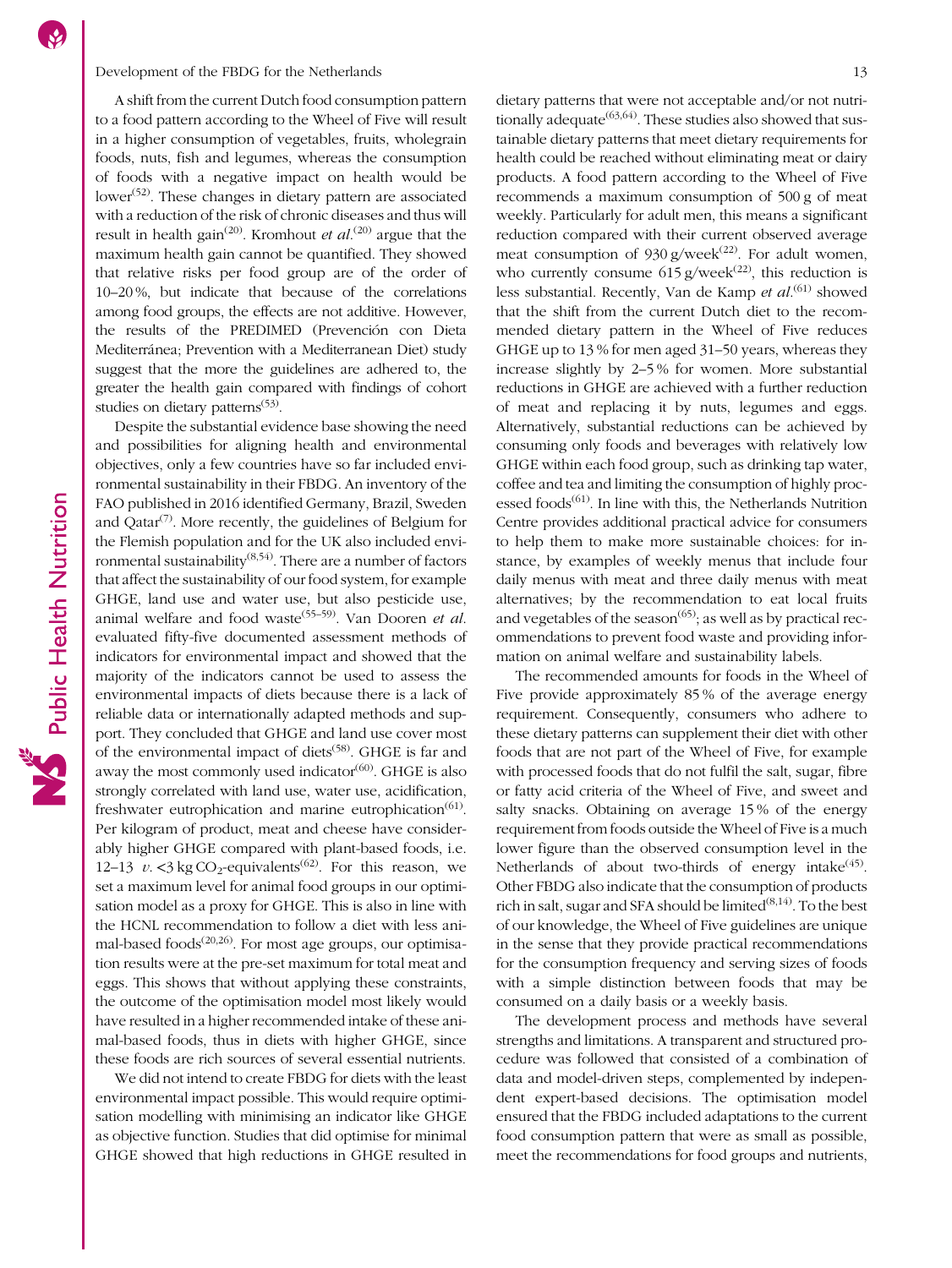and limit consumption of animal products with a high environmental impact. Optimisation modelling is considered the preferred approach, since it captures the complexity of the diet as a whole<sup> $(66)$  $(66)$ </sup>, and is applied by several other countries<sup> $(13-15)$  $(13-15)$  $(13-15)$  $(13-15)$  $(13-15)$ </sup>. The use of an optimisation model requires a range of decisions that potentially can influence the out- $come<sup>(67)</sup>$  $come<sup>(67)</sup>$  $come<sup>(67)</sup>$ . Examples are the definition of food groups and their nutrient composition, the criteria for Wheel of Five food groups, the type of optimisation function (quadratic, linear) and constraints for food groups. As internal validity check, we performed a sensitivity analyses for one of the age and sex groups to study the impact of these choices in the optimisation modelling. Results of nine different scenarios were positively correlated with a reference scenario (Spearman's r ranged from 0·62 to 0·98 with an average of 0·87; data not shown). The lowest correlation was observed in a scenario where all food groups were given a nutrient composition that was healthier, such as higher in essential nutrients and lower in SFA, TFA, sodium or sugar, for example. Among others, this resulted in lower amounts of vegetables and fruits compared with the reference scenario (136 g/d v. 211 g/d for vegetables and  $88$  g/d v. 126 g/d for fruit). Given the different results with different choices, it is essential that the process and decisions are transparent and documented.

Another limitation was that the optimisation model did not give a solution for some of the target groups. For the Wheel of Five derivation, this was not a problem because we could extrapolate recommendations from adjacent age groups. If no solution had been found for many or all groups, however, an alternative optimisation model approach that searched for a diet that violated the constraints as little as possible would have been preferable $(68)$  $(68)$ . A disadvantage of the optimisation model used was that it gave only one optimal solution without providing an insight into other, slightly less optimal solutions. As a consequence, some optimisation results were inconsistent across the target groups, for example daily amounts of wholegrain products for adult men varied from 82 g/d for the over 70s to 200 g/d for men aged 19–30 years. A similar observation was made in a Japanese study, which for example recommended daily amounts of 35 and 164 g of wholegrain products for men aged 30–49 and aged 50–69 years, respectively<sup>([13](#page-14-0))</sup>. Overall, developing FBDG remains a combination of science-based and expert-based decisions. Therefore, transparency of the process is warranted.

As indicated before, the FBDG for the Netherlands show a large similarity with the FBDG for other countries. They consistently promote an abundant consumption of fruit, vegetables and whole-grain cereals, and a limited consumption of products rich in SFA, TFA, simple sugars and salt $(3,50)$  $(3,50)$  $(3,50)$  $(3,50)$ , showing good external validity. This is also the case when comparing the FBDG for the Netherlands with FBDG for other countries that integrated health and sustainability. Like our recommendations, these FBDG recommend to consume more plant-based foods, fruits and vegetables, to limit the amount of red and processed meat, and to consume (low-fat, unsweetened) milk and dairy products<sup> $(7)$  $(7)$ </sup>. Sweden and Qatar set maximum recommendations for red and processed meat at 500 g/week<sup>[\(7\)](#page-14-0)</sup>. This is higher than our recommendations of 500 g total meat (of which maximum 300 g red meat) per week. Recently, Willett et al.<sup>([69\)](#page-16-0)</sup> presented a dietary pattern that integrated health and sustainability, aiming at feeding the global population in 2050 within the planetary boundaries. This dietary pattern was characterised by mean recommended intakes of food groups and ranges around the mean to meet e.g. regional or cultural differences. Although our recommendations for fish, legumes and nuts are lower than the mean value given in this dietary pattern, whereas our recommendations for total meat, dairy products and potatoes are higher, our food group recommendations are, except for potatoes, within the indicated ranges. As described before, we stimulate consumers towards a more plant-based, less animal-based food pattern.

Dietary guidelines are a key component of a coherent food policy and are the basis for the development of policies intended to shift consumption patterns in healthier and more environmentally sustainable directions. They need to be widely communicated to health professionals and the general public. They also need to be linked to other food policies and interventions<sup> $(7)$  $(7)$  $(7)$ </sup>, such as food reformulation, measures to create healthier food environments, and regulations on food marketing and advertising. Dissemination of the Wheel of Five and its recommendations to the general public is enhanced by means of repeated, targeted communications via diverse media channels, social media, tools, apps, cookery books, brochures and campaigns. Important strategies include changing dietary patterns in small steps and improving food literacy. Consumers are assisted by several tools and apps to adapt the diet to their personal situation, preferences and needs (type of work, activities during leisure time, etc.). Little is known about the efficiency of FBDG on a public health level<sup>[\(70\)](#page-16-0)</sup>. Although a consumer survey in 2017 indicated that 96 % of Dutch consumers were aware of the Wheel of Five and 64 % indicate to understand it (Netherlands Nutrition Centre, unpublished results), it is important to monitor the effects of such an integrated approach with food consumption survey data.

#### Conclusion

In conclusion, based on an optimisation model, scientific evidence, information on dietary patterns and expert knowledge, we derived FBDG for a wide range of target groups. The Wheel of Five is a key food-counselling model that can help Dutch consumers to make their diets healthier and more environmentally sustainable.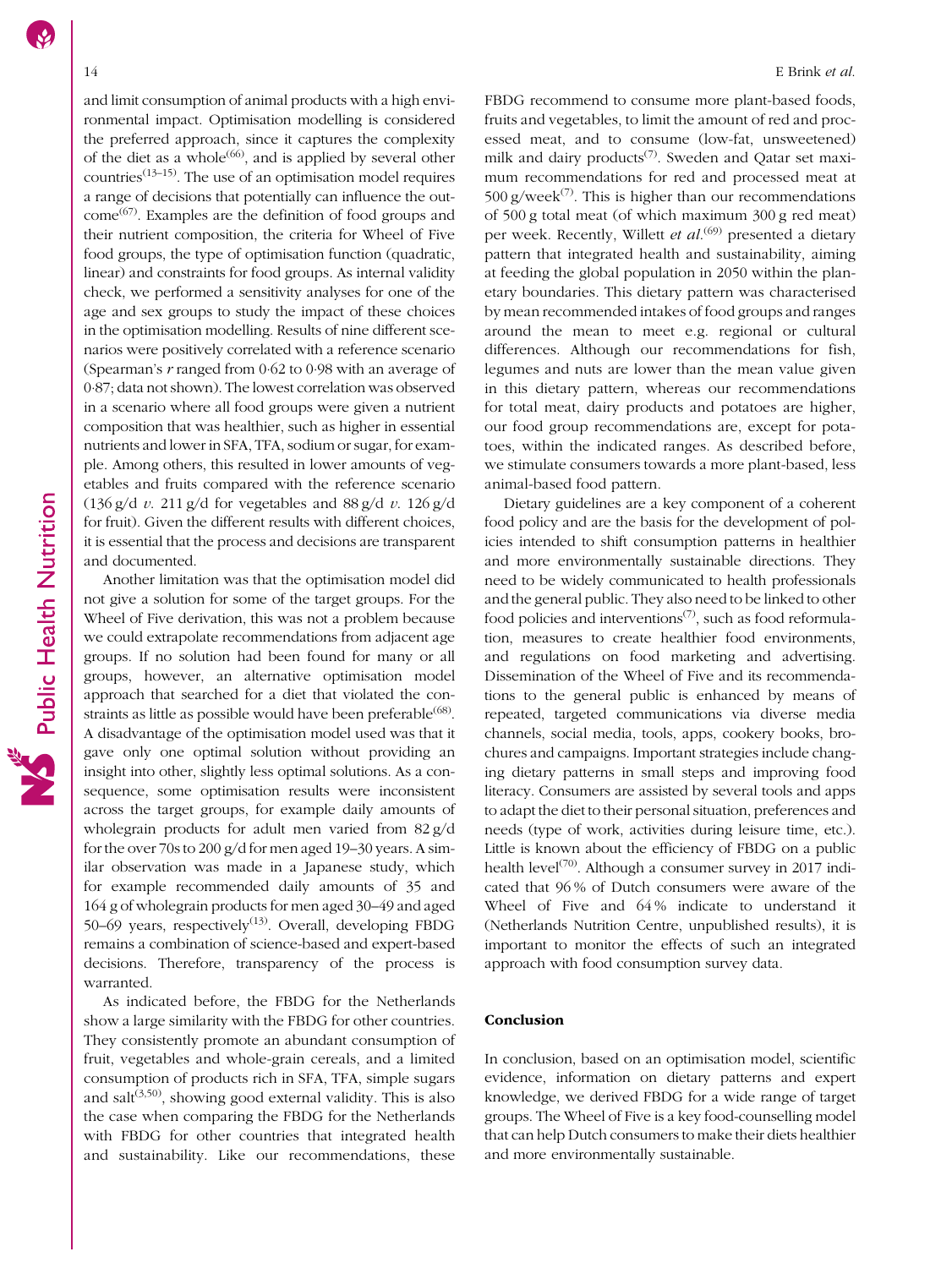#### <span id="page-14-0"></span>Acknowledgements

Acknowledgements: The authors greatly acknowledge the input of experts in the field of nutrition, sustainability, behaviour and communication, dietitians from the Netherlands Organisation of Dieticians (NVD) and Dieticians Cooperation Netherlands (DCN), members of the HCNL, and fellow workers of the Netherlands Nutrition Centre and the National Institute for Public Health and the Environment. Financial support: The National Institute for Public Health and the Environment contribution to this research was funded by the Dutch Ministry of Health, Welfare and Sport. Furthermore, this research received no specific grant from any funding agency in the public, commercial or not-for-profit sectors. Conflict of interest: None. Authorship: E.B., A.P.-S., A.S., D.W. and C.v.D. were involved in formulating the research question. E.B., M.G., C.v.R., A.P.-S., A.S., D.W. and M.O. were involved in designing the study. C.v.R., I.T., M.G. and E.B.-R. performed the data management and data analyses. All authors were involved in the interpretation of the data analysis. E.B., C.v.R. and M.O. drafted the manuscript. All authors provided input on the draft manuscript and read and approved the final manuscript. Ethics of human subject participation: Not applicable.

#### Supplementary material

To view supplementary material for this article, please visit <https://doi.org/10.1017/S1368980019001435>

#### References

- 1. GBD 2016 Risk Factors Collaborators (2017) Global, regional, and national comparative risk assessment of 84 behavioural, environmental and occupational, and metabolic risks or clusters of risks, 1990-2016: a systematic analysis for the Global Burden of Disease Study 2016. Lancet 390, 1345–1422.
- 2. European Food Safety Authority Panel on Dietetic Products, Nutrition, and Allergies (2010) Scientific opinion on establishing food-based dietary guidelines. EFSA J 8, 42.
- 3. Montagnese C, Santarpia L, Buonifacio M et al. (2015) European food-based dietary guidelines: a comparison and update. Nutrition 31, 908-915.
- Sandstrom B (2001) A framework for food-based dietary guidelines in the European Union. Public Health Nutr 4, 293–305.
- 5. Reynolds CJ, Buckley JD, Weinstein P et al. (2014) Are the dietary guidelines for meat, fat, fruit and vegetable consumption appropriate for environmental sustainability? A review of the literature. Nutrients  $6$ , 2251–2265.
- Konde AB, Bjerselius R, Haglund L et al. (2015) Swedish Dietary Guidelines – Risk and Benefit Management Report. Livsmedelsverkets Rapportserie nr 5/2015. Uppsala: Livsmedelsverkets, National Food Agency.
- 7. Gonzales Fischer C & Garnett T (2016) Plates, Pyramids and Planets; Development in National Healthy and Sustainable Dietary Guidelines: A State of Play Assessment. Rome: FAO and Oxford University.
- 8. Versele V & Neven L (2017) Substantiation of the Vision on Nutrition and Sustainability. Background Document with Renewed Guidelines and Visual Representation of the Food Triangle (in Flemish). Brussels: Vlaams Instituut Gezond Leven.
- 9. Food and Agriculture Organization of the United Nations & World Health Organization (1998) Preparation and Use of Food-Based Dietary Guidelines. Geneva: FAO/WHO.
- 10. Netherlands Nutrition Centre (2011) Guidelines Food Choices (in Dutch). The Hague: Netherlands Nutrition Centre.
- 11. Britten P, Marcoe K, Yamini S et al. (2006) Development of food intake patterns for the MyPyramid Food Guidance system. J Nutr Educ Behav 38, S78-92.
- 12. Kersting M, Alexy U & Clausen K (2005) Using the concept of Food Based Dietary Guidelines to develop an optimized mixed diet (OMD) for German children and adolescents. J Pediatr Gastroenterol Nutr 40, 301–308.
- 13. Okubo H, Sasaki S, Murakami K et al. (2015) Designing optimal food intake patterns to achieve nutritional goals for Japanese adults through the use of linear programming optimization models. Nutr J 14, 57.
- National Health and Medical Research Council (2011) A Modelling System to Inform the Revison of the Australian Guide to Healthy Eating. Canberra: Commonwealth of Australia.
- 15. Maillot M, Vieux F, Amiot MJ et al. (2010) Individual diet modeling translates nutrient recommendations into realistic and individual-specific food choices. Am J Clin Nutr 91, 421–430.
- 16. Ferguson EL, Darmon N, Briend A et al. (2004) Food-based dietary guidelines can be developed and tested using linear programming analysis. J Nutr 134, 951–957.
- 17. Buttriss JL, Briend A, Darmon N et al. (2014) Diet modelling: how it can inform the development of dietary recommendations and public health policy. Nutr Bull 39, 115–125.
- 18. Dantzig GB & Thapa MN (2003) Linear Programming 2. Theory Extensions. New York: Springer.
- 19. Wilson N, Nghiem N, Ni Mhurchu C et al. (2013) Foods and dietary patterns that are healthy, low-cost, and environmentally sustainable: a case study of optimization modeling for New Zealand. PLoS One 8, e59648.
- 20. Kromhout D, Spaaij CJ, de Goede J et al. (2016) The 2015 Dutch food-based dietary guidelines. Eur J Clin Nutr 70, 869–878.
- 21. Health Council of the Netherlands (2014) Temporary Dietary Reference Values (in Dutch). [https://www.](https://www.gezondheidsraad.nl/documenten/adviezen/2015/11/04/tijdelijke-voedingsnormen) [gezondheidsraad.nl/documenten/adviezen/2015/11/04/](https://www.gezondheidsraad.nl/documenten/adviezen/2015/11/04/tijdelijke-voedingsnormen) [tijdelijke-voedingsnormen](https://www.gezondheidsraad.nl/documenten/adviezen/2015/11/04/tijdelijke-voedingsnormen) (accessed March 2018).
- 22. Van Rossum CTM, Fransen HP, Verkaik-Kloosterman J et al. (2011) Dutch National Food Consumption Survey 2007– 2010: Diet of Children and Adults Aged 7 to 69 Years. RIVM-report no. 350070006. Bilthoven: National Institute for Public Health and the Environment.
- 23. Ocké MC, Buurma-Rethans EJM, De Boer EJ et al. (2013) Diet of Community-Dwelling Older Adults: Dutch National Food Consumption Survey Older Adults 2010–2012. RIVM-report no. 050413001/2013. Bilthoven: National Institute for Public Health and the Environment.
- 24. Ocké MC, Van Rossum CTM, Fransen HP et al. (2008) Dutch National Food Consumption Survey Young Children 2005/ 2006. RIVM-report no. 350070001. Bilthoven: National Institute for Public Health and the Environment.
- 25. de Boer EJ, Brants HAM, Beukers M et al. (2015) Diet of Moroccan, Turkish, Surinamese and Native Dutch in Amsterdam (in Dutch). RIVM report no. 2015-099. Bilthoven: National Institute for Public Health and the Environment.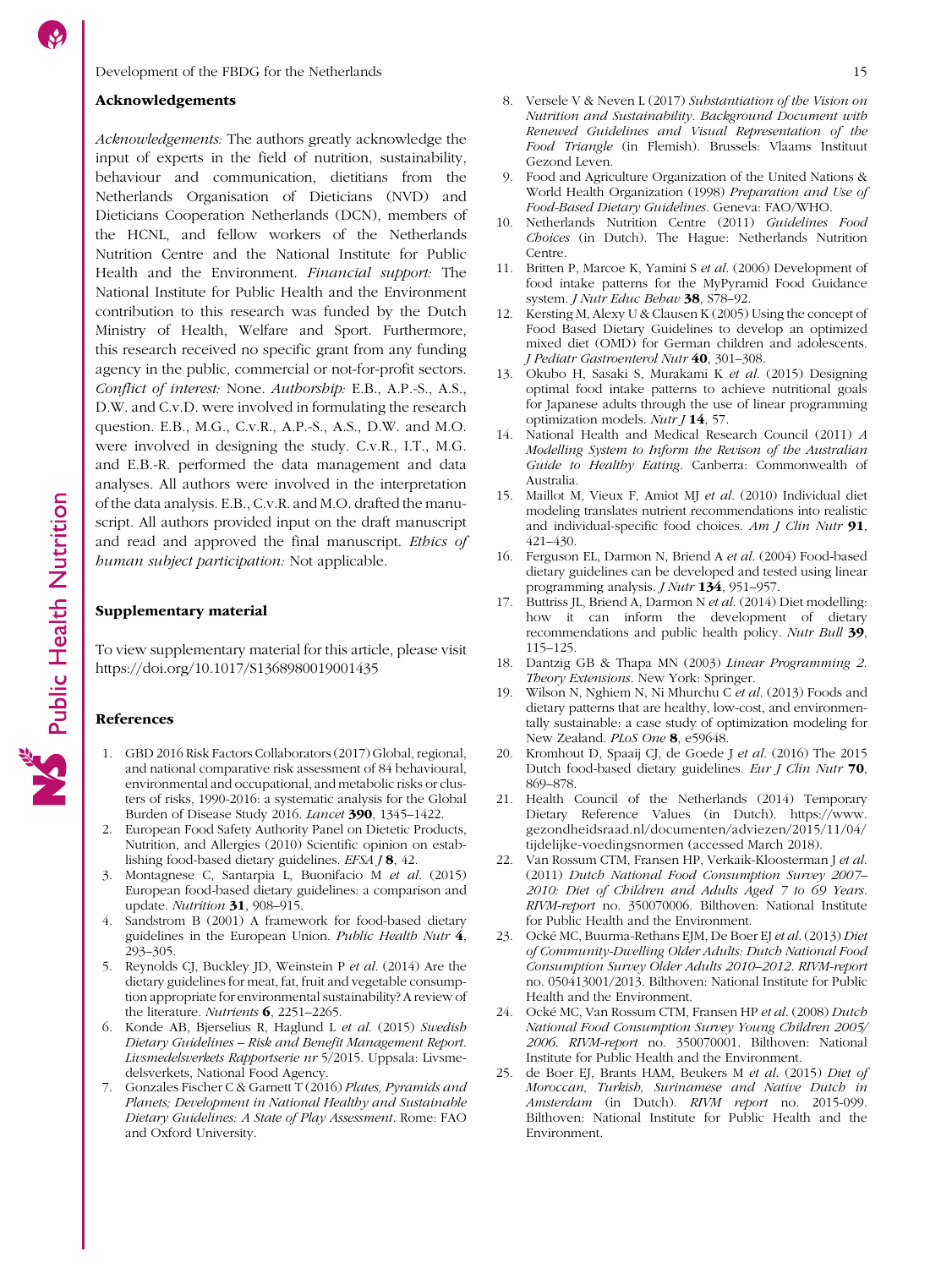- <span id="page-15-0"></span>
- 26. Health Council of the Netherlands (2011) Guidelines for a Healthy Diet: The Ecological Perspective. Den Haag: Gezondheidsraad.
- 27. European Food Safety Authority, Scientific Committee on Food & Scientific Panel on Dietetic Products, Nutrition and Allergies (2006) Tolerable Upper Intake Levels for Vitamins and Minerals. Parma: EFSA.
- 28. National Institute for Public Health and the Environment (2013) NEVO-online version 2013/4.0.<https://nevo-online.rivm.nl/> (accessed October 2015).
- 29. Kennis en adviescentrum voor de bakkerij (2016) Sixth National Sample Salt Content in Bread 2015 (in Dutch). In opdracht van NVB Wageningen. [http://www.nedverbak.nl/nieuwsbericht.](http://www.nedverbak.nl/nieuwsbericht.htm?nieuwsItem_WebID%3D392%26nieuws_WebID%3D9) [htm?nieuwsItem\\_WebID%3D392%26nieuws\\_WebID%3D9](http://www.nedverbak.nl/nieuwsbericht.htm?nieuwsItem_WebID%3D392%26nieuws_WebID%3D9) (accessed January 2016).
- 30. Netherlands Food and Consumer Product Safety Authority (2014) Monitoring Salt Content of Meat Replacers (in Dutch). The Hague: NVWA.
- 31. Health Council of the Netherlands (2001) Dietary Reference Intakes: Energy, Proteins, Fats and Digestible Carbohydrates (in Dutch). Publication no. 2001/19R. The Hague: Health Council of the Netherlands.
- 32. Health Council of the Netherlands (2003) Overweight and Obesity (in Dutch). Publication no. 2003/07. The Hague: Health Council of the Netherlands.
- 33. Schonbeck Y, Talma H, van Dommelen P et al. (2011) Increase in prevalence of overweight in Dutch children and adolescents: a comparison of nationwide growth studies in 1980, 1997 and 2009. PLoS One 6, e27608.
- 34. Schonbeck Y, Talma H, van Dommelen P et al. (2013) The world's tallest nation has stopped growing taller: the height of Dutch children from 1955 to 2009. Pediatr Res 73, 371–377.
- Montgomery C, Reilly JJ, Jackson DM et al. (2004) Relation between physical activity and energy expenditure in a representative sample of young children. Am J Clin Nutr 80, 591-596.
- Ekelund U, Yngve A, Brage S et al. (2004) Body movement and physical activity energy expenditure in children and adolescents: how to adjust for differences in body size and age. Am J Clin Nutr 79, 851–856.
- 37. Spadano JL, Bandini LG, Must A et al. (2005) Longitudinal changes in energy expenditure in girls from late childhood through midadolescence. Am J Clin Nutr 81, 1102-1109.
- 38. Brink L, Postma-Smeets A, Stafleu A et al. (2016) Guidelines Wheel of Five (in Dutch). The Hague: Netherlands Nutrition Centre.
- 39. Westhoek H, Lesschen JP, Rood T et al. (2014) Food choices, health and environment: effects of cutting Europe's meat and dairy intake. Glob Environ Change 26, 196-205.
- World Cancer Research Fund & American Institute for Cancer Research (2007) Food, Nutrition, Physical Activity and the Prevention of Cancer: A Global Perspective. Washington, DC: AICR.
- 41. Health Council of the Netherlands (2012) Evaluation of the Dietary Reference Values for Vitamin D (in Dutch). Publication no. 2012/15. The Hague: Health Council of the Netherlands.
- 42. Van Dooren C, Tyszler M, Kramer G et al. (2015) Low climate impact and high nutritional value in one shopping basket through diet optimization by linear programming. Sustainability **7**, 12837.
- 43. Kramer GHB (2015) The Menu of Tomorrow (in Dutch). Gouda: Blonk Consultants.
- 44. Centraal Bureau voor de Statistiek (2016) Population to migration background (in Dutch). [https://www.cbs.nl/nl](https://www.cbs.nl/nl-nl/achtergrond/2016/47/bevolking-naar-migratieachtergrond)[nl/achtergrond/2016/47/bevolking-naar-migratieachtergrond](https://www.cbs.nl/nl-nl/achtergrond/2016/47/bevolking-naar-migratieachtergrond) (accessed April 2018).
- 45. Geurts M, Toxopeus I, Van Rossum C et al. (2016) Background Data of Reference Diets for the Guidelines of the Wheel of Five 2016 (in Dutch). Bilthoven: National Institute for Public Health and the Environment.
- 46. den Hartog C & van Schaik TFSM (1953) A new way of food education (in Dutch). Voeding 14, 251.
- 47. European Food Safety Authority Panel on Dietetic Products, Nutrition and Allergies (2015) Scientific opinion on dietary reference values for iron. EFSA  $I$  13, 4254.
- 48. Health Council of the Netherlands (2008) Towards an Optimal Use of Folic Acid (in Dutch). Publication no. 2008/02. The Hague: Health Council of the Netherlands.
- Milieucentraal (2015) Calender of vegetables and fruit (in Dutch).<https://groentefruit.milieucentraal.nl/> (accessed March 2018).
- Montagnese C, Santarpia L, Iavarone F et al. (2017) North and South American countries food-based dietary guidelines: a comparison. Nutrition 42, 51–63.
- 51. Hess R, Visschers VH & Siegrist M (2012) Effectiveness and efficiency of different shapes of food guides. J Nutr Educ Behav 44, 442–447.
- 52. Van Rossum C, Buurma-Rethans E, Vennemann F et al. (2017) Food Consumption 2012–2014 Compared with the Wheel of Five (in Dutch). MEMO-VCP 17-03. Bilthoven: National Institute for Public Health and the Environment.
- 53. Estruch R, Ros E, Salas-Salvado J et al. (2013) Primary prevention of cardiovascular disease with a Mediterranean diet. N Engl J Med 368, 1279–1290.
- 54. Public Health England (2016) The Eatwell Guide How does it Differ to the Eatwell Plate and Why? London: Public Health England.
- 55. Garnett T (2011) Where are the best opportunities for reducing greenhouse gas emissions in the food system (including the food chain)? Food Policy 36, Suppl. 1, S23–S32.
- Tilman D, Cassman KG, Matson PA et al. (2002) Agricultural sustainability and intensive production practices. Nature 418, 671–677.
- 57. Pauly D, Christensen V, Guénette S et al. (2002) Towards sustainability in world fisheries. Nature 418, 689-695.
- 58. Van Dooren C, Aiking H & Vellinga P (2017) In search of indicators to assess the environmental impact of diets. Int J Life Cycle Assess 23, 1297-1314.
- 59. Food and Agriculture Organization of the United Nations (2013) Food Wastage Footprint; Impacts on Natural Resources. Rome: FAO.
- 60. Jones AD, Hoey L, Blesh J et al. (2016) A systematic review of the measurement of sustainable diets. Adv Nutr 7, 641–664.
- 61. Van de Kamp ME, Van Dooren C, Hollander A et al. (2018) Healthy diets with reduced environmental impact? The greenhouse gas emissions of various diets adhering to the Dutch food based dietary guidelines. Food Res Int 104, 14–24.
- 62. Temme EH, Toxopeus IB, Kramer GF et al. (2015) Greenhouse gas emission of diets in the Netherlands and associations with food, energy and macronutrient intakes. Public Health Nutr 18, 2433-2445.
- 63. Macdiarmid JI, Kyle J, Horgan GW et al. (2012) Sustainable diets for the future: can we contribute to reducing greenhouse gas emissions by eating a healthy diet? Am J Clin Nutr 96, 632-639.
- 64. Perignon M, Masset G, Ferrari G et al. (2016) How low can dietary greenhouse gas emissions be reduced without impairing nutritional adequacy, affordability and acceptability of the diet? A modelling study to guide sustainable food choices. Public Health Nutr 19, 2662–2674.